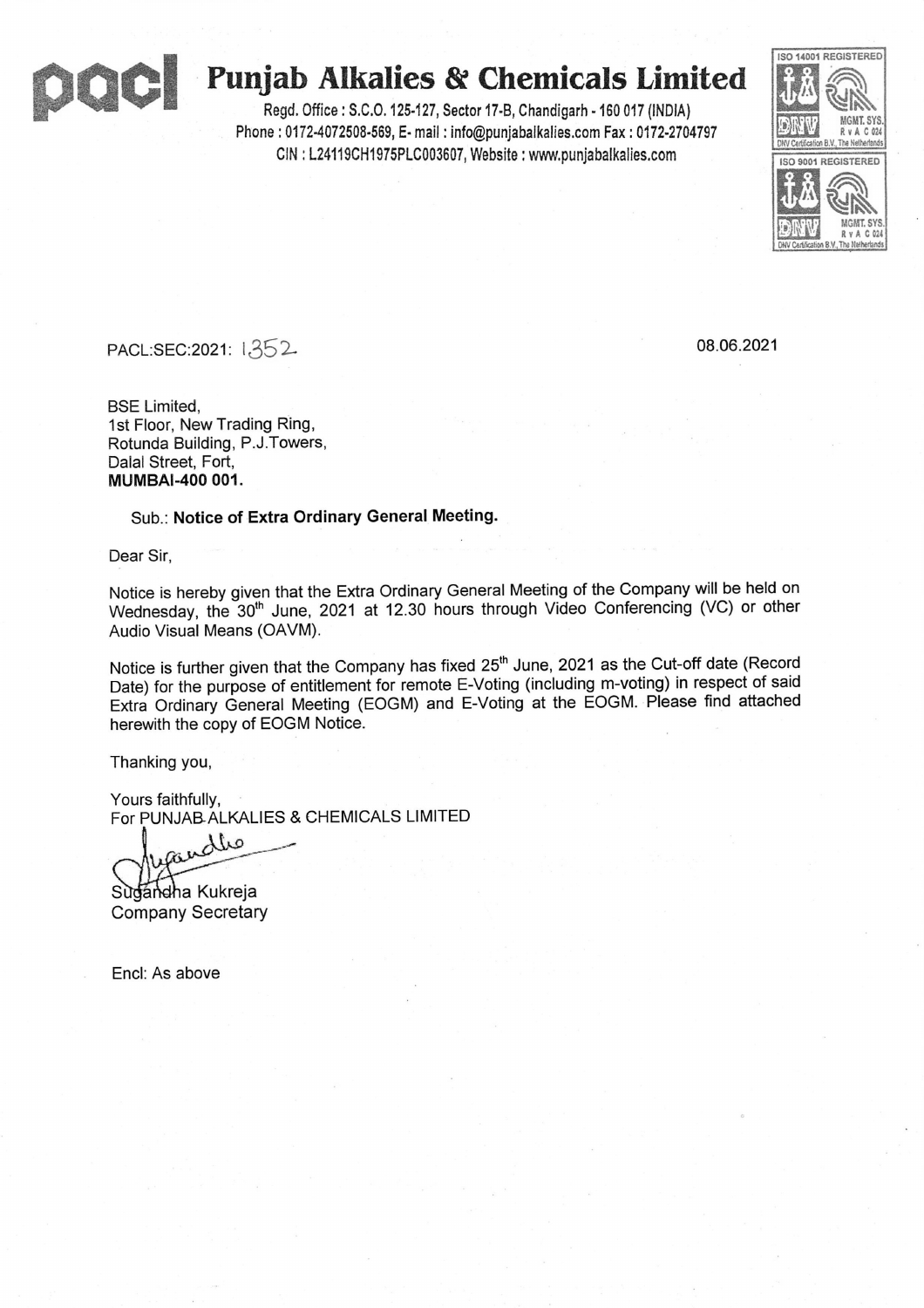

# **Punjab Alkalies & Chemicals Limited**

Regd. Office: S.C.O. 125-127, Sector 17-B, Chandigarh - 160 017 (INDIA) Phone: 0172-4072508-568, E- mail: info@punjabalkalies.com Fax: 0172-2704797 CIN : L24119CH1975PLC003607, Website : www.punjabalkalies.com



# **NOTICE**

Notice is hereby given that the **Extra Ordinary General Meeting** of the Members of **Punjab Alkalies & Chemicals Limited** will be held on Wednesday, the **30th June, 2021** at **12.30 hours** through Video Conferencing (''VC'')/Other Audio Visual Means (''OAVM''), to transact the following business:-

## **As Special Business**

1. To consider and, if thought fit, to pass with or without modifications, the following resolution as an Ordinary Resolution:

"RESOLVED THAT pursuant to Regulation 31A and other relevant provisions of the SEBI (Listing Obligations and Disclosure Requirements) Regulations, 2015 and the applicable provisions of the Companies Act, 2013 ("Act") read with the Rules framed thereunder ("the Act") and successful completion of open offer by the "Acquirers" under SEBI (Substantial Acquisition of Shares and Takeovers) Regulations, 2015, and subject to necessary approvals from the Stock Exchange and other appropriate regulatory authorities, as may be necessary, the consent of the members of the Company be and is hereby accorded for re-classification of Punjab State Industrial Development Corporation Limited ("PSIDC") ("Selling Shareholder"), forming part of the existing Promoters of the Company, from Promoter category to Public category.

RESOLVED FURTHER THAT that post completion of acquisition of management and control of Punjab Alkalies and Chemicals Limited by the Acquirers and PACs pursuant to the open offer, which closed on  $8<sup>th</sup>$  October, 2020, PSIDC has confirmed that they:

- a) do not hold any shares in PACL;
- b) do not exercise control over the affairs of the company, directly or indirectly;
- c) do not have any special rights with respect to the company through formal or informal arrangements including through any shareholder agreements;
- d) is not being represented on the board of directors (including not having a nominee director) of the Company:
- e) do not have any representative appointed as/ to act as a key managerial person of the Company:
- f) is not 'wilful defaulter' as per the Reserve Bank of India Guidelines;
- g) is not fugitive economic offender; and
- h) there is no pending regulatory w.r.t. securities market action against us.

RESOLVED FURTHER THAT the Board be and is hereby authorised to take all such steps as may be necessary, proper and expedient to give effect to this resolution.

RESOLVED FURTHER THAT subject to applicable law, the Directors of the Company and Company Secretary of the Company be and are hereby severally authorised to do all such acts, deeds, matters and things as may be deemed necessary or desirable for the purpose of giving effect to the above resolutions, file necessary forms and returns with the Ministry of Corporate Affairs, Stock Exchanges and other concerned authorities,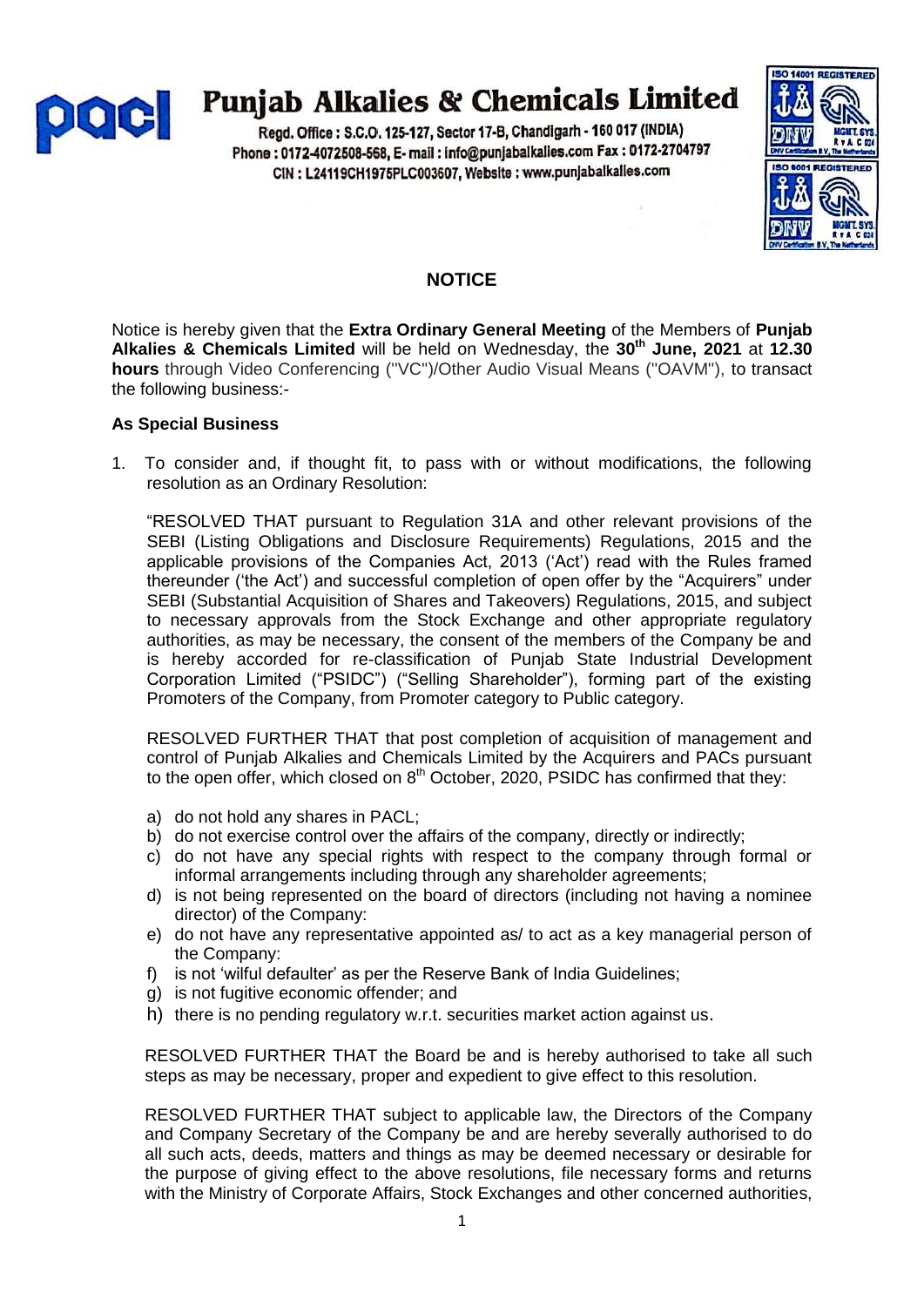delegate all or any of the powers conferred by the aforesaid resolutions on it to any committee of directors or any director(s) or officer(s) of the Company and to revoke and substitute such delegation from time to time, as deemed fit by the Board, to give effect to the above resolutions and also to initiate all necessary actions for and to settle all such questions, difficulties or doubts whatsoever that may arise and take all such steps and decisions in this regard."

2. To consider and, if thought fit, to pass with or without modifications, the following resolution as Special Resolution:

"RESOLVED THAT the consent of the members of the Company be and is hereby accorded to take on record the valuation report obtained by the Company from Er. Jasvinder S. Josan, Registered Valuer (Registration No. CC/CHD/TECH/ Valuer-513/05-06/05) for the issue and allotment of 75,00,000 equity shares by the Company to Durva Infratech LLP for consideration other than cash and approved by the members in their previous Extra Ordinary General Meeting held on  $12<sup>th</sup>$  April, 2021.

RESOLVED FURTHER THAT all actions taken by the Board in connection with any matter(s) referred to or contemplated in any of the foregoing resolution or resolution passed in the Extra Ordinary General Meeting of the Company held on  $12<sup>th</sup>$  April, 2021 be and are hereby approved, ratified and confirmed in all respects."

3. To consider and, if thought fit, to pass with or without modifications, the following resolution as Special Resolution:

"RESOLVED THAT pursuant to the provisions of Section 54, 196, 197 and Schedule V of the Companies Act 2013, SEBI (Issue of Sweat Equity) Regulations 2002, Rule 8 of Companies (Share Capital and Debenture) Rules 2014, such other provisions of law as may be applicable from time to time, on recommendation of the Nomination and Remuneration Committee, approval be and is hereby accorded to the Board of Directors to issue and allot 45,00,000 Sweat Equity Shares for non cash consideration in recognition of contribution towards value addition made by Shri Naveen Chopra, based on the valuation report dated 15<sup>th</sup> May, 2021 of Sundae Capital Advisors Private Limited, a Category I Merchant Banker.

RESOLVED FURTHER THAT such Equity shares, upon allotment shall rank pari-passu with the existing equity shares of the Company in all respects.

RESOLVED FURTHER THAT such Equity shares, upon allotment shall be locked-in for 3 (three) years or such period as may be provided under the applicable provisions of law.

RESOLVED FURTHER THAT for the purpose of giving effect to the above resolution, the Directors of the Company and Company Secretary of the Company be and are hereby severally authorised to do all such acts, deeds, matters and things as may be necessary or expedient in this regard at any stage without requiring the Board to secure any further consent or approval of the members of the Company in this regard."

4. To consider and, if thought fit, to pass with or without modifications, the following resolution as Special Resolution:

"RESOLVED THAT pursuant to the provisions of Sections 203, 196, 197 read with Schedule V and all other applicable provisions, if any, of the Companies Act, 2013 and the applicable provisions of the Companies (Appointment and Remuneration of Managerial Personnel) Rules, 2014 (including any statutory modification(s) or reenactment thereof for the time being in force), on recommendation of Nomination and Remuneration Committee of the Company, approval be and is hereby accorded to the increase in remuneration payable to Shri Naveen Chopra, Managing Director of the Company, for the financial year 2021-22, on account of issue and allotment of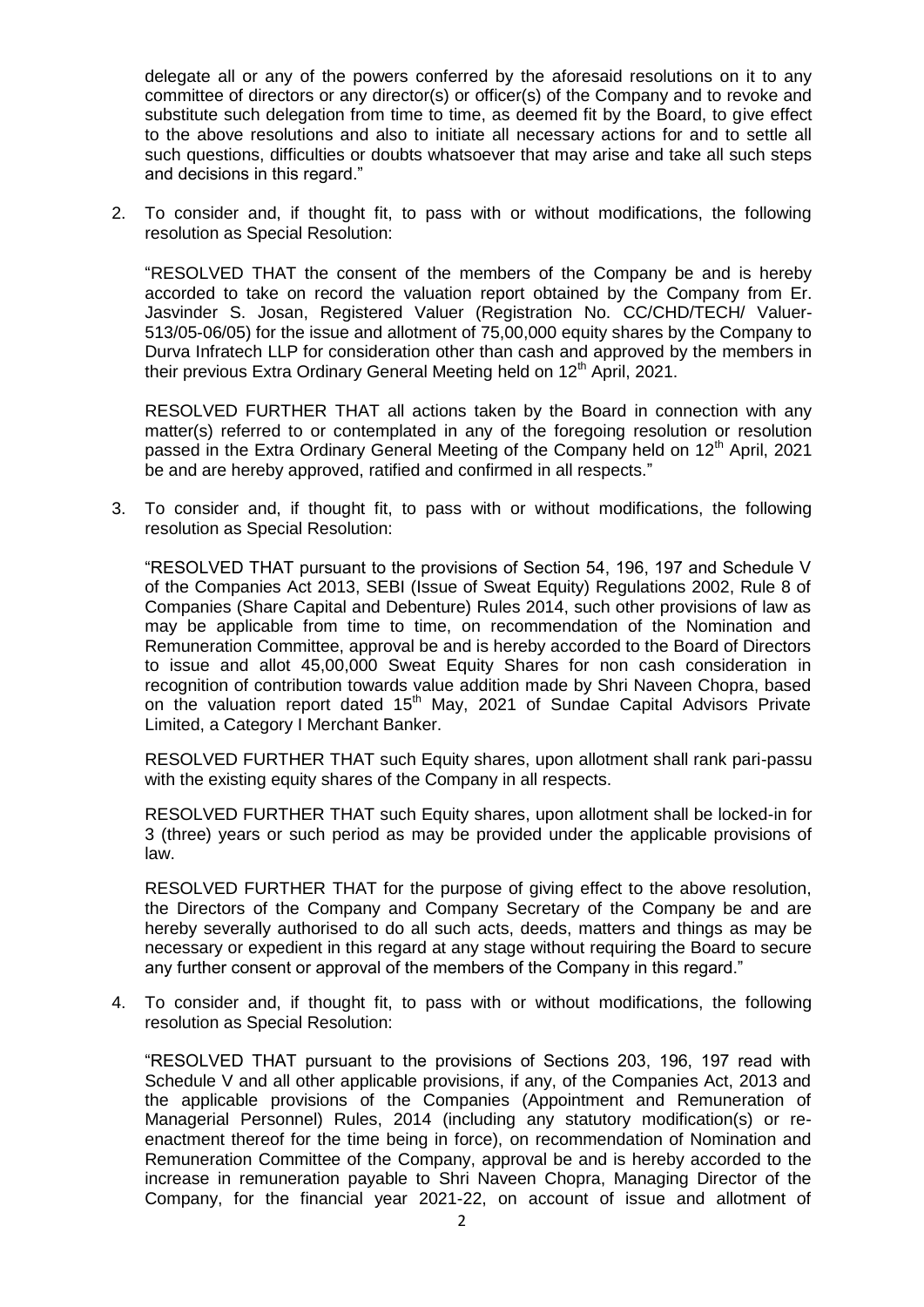45,00,000 equity shares as sweat equity and the other terms & conditions of appointment shall remain same.

RESOLVED FURTHER THAT there is no further change in the remuneration of Shri Naveen Chopra, except for the allotment of sweat equity shares to him pursuant to this resolution.

RESOLVED FURTHER THAT the perquisite value of the 45,00,000 sweat equity shares proposed to be issued to Shri Naveen Chopra, alongwith the tax liability on such nonmonetary perquisite shall be deemed to be part of the remuneration payable to him for the financial year 2021-22 in accordance with 196 and 197 read with Item (B) of the Section II of Part II of the Schedule V of the Companies Act, 2013 and the applicable provisions of the Companies (Appointment and Remuneration of Managerial Personnel) Rules, 2014 and other applicable provisions.

RESOLVED FURTHER THAT where in the financial year 2021-22, the Company is having no profits or inadequate profits as contemplated under the provisions of Item (B) of the Section II of Part II of the Schedule V to the Companies Act, 2013, the remuneration already approved by the members in their Extra Ordinary General Meeting held on December 01, 2020 and perquisites in form of sweat equity shares and perquisite tax thereon shall be paid as minimum remuneration for the financial year 2021-22.

RESOLVED FURTHER THAT all other terms of his appointment including tenure of appointment shall remain same.

RESOLVED FURTHER THAT for the purpose of giving effect to the above resolution, the Directors of the Company and Company Secretary of the Company be and are hereby severally authorised to do all such acts, deeds, matters and things as may be necessary or expedient in this regard at any stage without requiring the Board to secure any further consent or approval of the members of the Company in this regard."

5. To consider and, if thought fit, to pass with or without modifications, the following resolution as Special Resolution:

RESOLVED THAT pursuant to the provisions of Section 186 of the Companies Act, 2013 ("the Act") read with the Companies (Meetings of Board and its Powers) Rules, 2014 and other applicable provisions, if any, of the Act (including any modification or reenactment thereof for the time being in force) and subject to such approvals, consents, sanctions and permissions as may be necessary, consent of the Members of the Company be and is hereby accorded to the Board of Directors of the Company (hereinafter referred to as "the Board", which term shall be deemed to include, unless the context otherwise requires, any committee of the Board or any officer(s) authorized by the Board to exercise the powers conferred on the Board under this resolution), to (i) give any loan to any person or other body corporate; (ii) give any guarantee or provide any security in connection with a loan to any other body corporate or person and (iii) acquire by way of subscription, purchase or otherwise, the securities of any other body corporate, as they may in their absolute discretion deem beneficial and in the interest of the Company, subject however that the aggregate of the loans and investments so far made in and the amount for which guarantees or securities have so far been provided to all persons or bodies corporate along with the additional investments, loans, guarantees or securities proposed to be made or given or provided by the Company, from time to time, in future, shall not exceed a sum of Rs.200 Crores (Rupees Two Hundred Crores only) over and above the limit of 60% of the paid-up share capital, free reserves and securities premium account of the Company or 100% of free reserves and securities premium account of the Company, whichever is more, as prescribed under Section 186 of the Companies Act, 2013.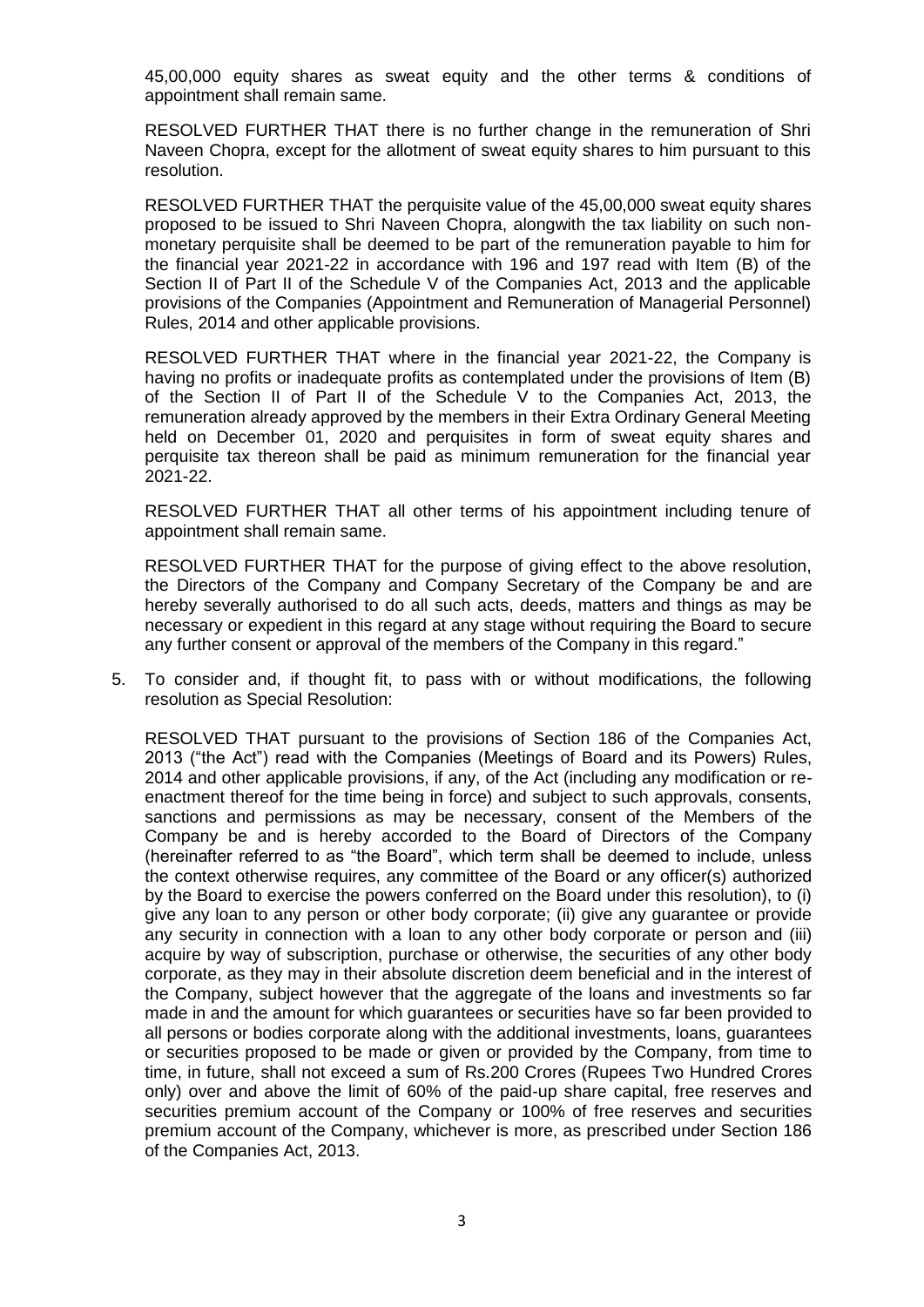RESOLVED FURTHER THAT the Board of Directors (or a Committee thereof constituted for this purpose) be and is hereby authorized to take all such steps as may be necessary, proper and expedient to give effect to this Resolution."

6. To consider and, if thought fit, to pass with or without modifications, the following resolution as Ordinary Resolution:

"RESOLVED THAT pursuant to the provisions of section 188 of the Companies Act, 2013 read with Companies (Meeting of Board and its Powers) Rules, 2014 and other applicable provisions, if any, of the Companies Act, 2013 and provisions of Regulation 23 of the SEBI (Listing Obligations and Disclosure Requirement), 2015 (including statutory modification(s) or re- enactment thereof for the time being in force) and subject to such other approvals, consents, permissions and sanctions of other authorities as may be necessary, consent of the Members of the Company be and is hereby accorded to the Board of Directors of the Company (hereinafter referred to as "the Board" which term shall be deemed to include any committee of the Board), to enter into contracts/ arrangements/ agreements/ transactions (including any modifications, alterations or amendments thereto) in ordinary course of business and on arm's length basis with related parties within the meaning of the Companies Act, 2013 and SEBl (Listing Obligations and Disclosure Requirements) Regulations, 2015, as more particularly enumerated in the explanatory statement annexed to this notice on such terms and conditions as defined in the related party contracts.

RESOLVED FURTHER THAT the Board of Directors of the Company be and is hereby authorized to do or cause to be done all such acts, deeds and things, settle any queries, difficulties doubts that may arise with regard to any transactions with the related party, make such changes to the terms and conditions as may be considered necessary or desirable in order to give effect to this resolution in the best interest of the Company."

7. To consider and, if thought fit, to pass with or without modifications, the following resolution as Ordinary Resolution:

"RESOLVED that pursuant to the provisions of law, as applicable, including, Section 186, Section 188 of the Companies Act, 2013 ("Act") read with Rule 15 of the Companies (Meetings of Board and its Powers) Rules, 2014 and Regulation 23 of the Securities and Exchange Board of India (Listing Obligations and Disclosure Requirements) Regulations, 2015 ("LODR Regulations"), each as amended from time to time and all other applicable laws, if any, and the Company"s policy on related party transaction(s), consent of the members be and is hereby accorded for transactions between the Company and shareholders of Flow Tech Chemicals Private Limited ("FTCPL"), a related party of the Company within the meaning of Section 2(76) of the Act and Regulation 2(1)(zb) of the LODR Regulations, in connection with purchasing of stake of upto 49%, in one or more tranches (by  $30<sup>th</sup>$  June, 2022) and gradually upto 100% stake (by 31st December, 2022) in phased manner, with mutual consent, in FTCPL based on the valuation report dated  $20<sup>th</sup>$  May, 2021 of Sundae Capital Advisors Private Limited, a Category I Merchant Banker through Share Purchase Agreement to be entered with the shareholders or subscription to fresh equity, for cash consideration or otherwise, and on such terms and conditions as the Board of Directors may deem fit, in compliance with any requirements of applicable laws and PACL will have the right to appoint Directors in FTCPL proportionate to its stake.

RESOLVED FURTHER THAT if there is no change in the valuation or the valuation is lower than the fair value report received by the Company from Sundae Capital Advisors Private Limited, Shri Naveen Chopra, Managing Director of the Company may further enter into agreement with FTCPL to increase the holding of the Company in Flow Tech Chemicals Private Limited upto 100%, without any further approval.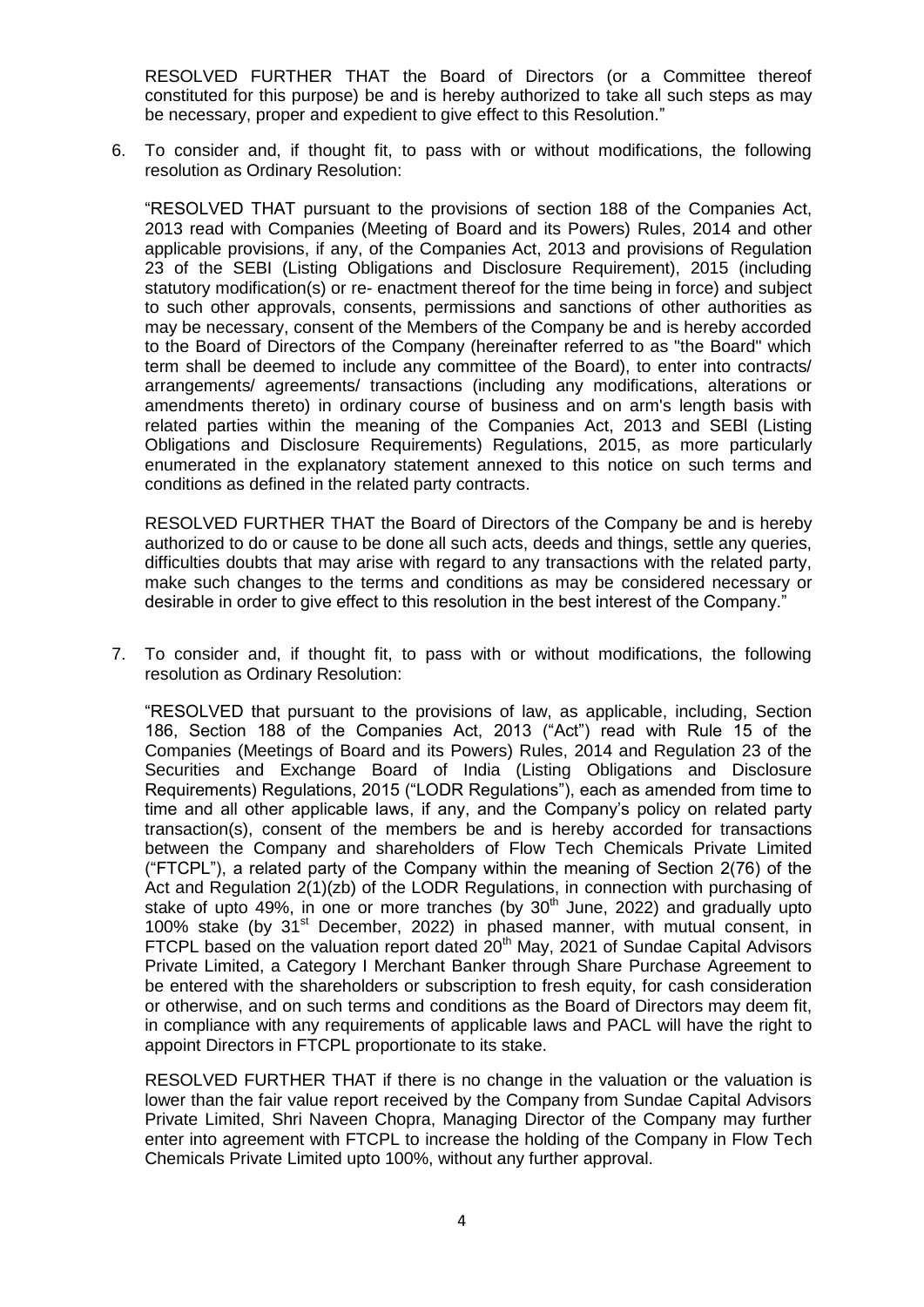RESOLVED FURTHER THAT Shri Naveen Chopra, Managing Director and CS Sugandha Kukreja, Company Secretary of the Company be and are hereby authorized to do all acts and take such steps as may be considered necessary or expedient to give effect to the aforesaid resolution including without limitation execution of any and all documents, powers of attorney, letters of authority, applications, representations and to do all acts, deeds and things which are ancillary or incidental to any of the above and to delegate all or any of the powers conferred on them by or under this resolution."

By Order of the Board of Directors<br>مطلمین S.C.O.125-127, (SUGANDHA KUKREJA)

Registered Office: Sector 17-B, Company Secretary Company Secretary Chandigarh-160 017

CIN: L24119CH1975PLC003607 Dated: June 05, 2021

#### **NOTES:**

- 1. As you are aware, in view of the situation arising due to COVID-19 global pandemic, the general meetings of the companies shall be conducted as per the guidelines issued by the Ministry of Corporate Affairs (MCA) vide Circular No. 14/2020 dated April 8, 2020, Circular No.17/2020 dated April 13, 2020, Circular No. 20/2020 dated May 05, 2020 and Circular No. 39/2020 dated 31<sup>st</sup> December, 2020. The EOGM is being held through video conferencing (VC) or other audio visual means (OAVM). Hence, Members can attend and participate in the EOGM through VC/OAVM.
- 2. Pursuant to the provisions of Section 108 of the Companies Act, 2013 read with Rule 20 of the Companies (Management and Administration) Rules, 2014 (as amended) and Regulation 44 of SEBI (Listing Obligations & Disclosure Requirements) Regulations 2015 (as amended), and MCA Circulars dated April 08, 2020, April 13, 2020 and May 05, 2020 and 31<sup>st</sup> December, 2020, the Company is providing facility of remote e-voting to its Members in respect of the business to be transacted at the EOGM. For this purpose, the Company has entered into an agreement with Central Depository Services (India) Limited (CDSL) for facilitating voting through electronic means, as the authorized e-Voting"s agency. The facility of casting votes by a member using remote e-voting as well as the e-voting system on the date of the EOGM will be provided by CDSL.
- 3. The Members can join the EOGM in the VC/OAVM mode 15 minutes before and after the scheduled time of the commencement of the Meeting by following the procedure mentioned in the Notice. The facility of participation at the EOGM through VC/OAVM will be made available to atleast 1000 members on first come first served basis. This will not include large Shareholders (Shareholders holding 2% or more shareholding), Promoters, Institutional Investors, Directors, Key Managerial Personnel, the Chairpersons of the Audit Committee, Nomination and Remuneration Committee and Stakeholders Relationship Committee, Auditors etc. who are allowed to attend the EGM/AGM without restriction on account of first come first served basis.
- 4. The attendance of the Members attending the EOGM through VC/OAVM will be counted for the purpose of ascertaining the quorum under Section 103 of the Companies Act, 2013.
- 5. Pursuant to MCA Circular No. 14/2020 dated April 08, 2020, the facility to appoint proxy to attend and cast vote for the members is not available for this AGM/EGM. However, in pursuance of Section 112 and Section 113 of the Companies Act, 2013, representatives of the members such as the President of India or the Governor of a State or body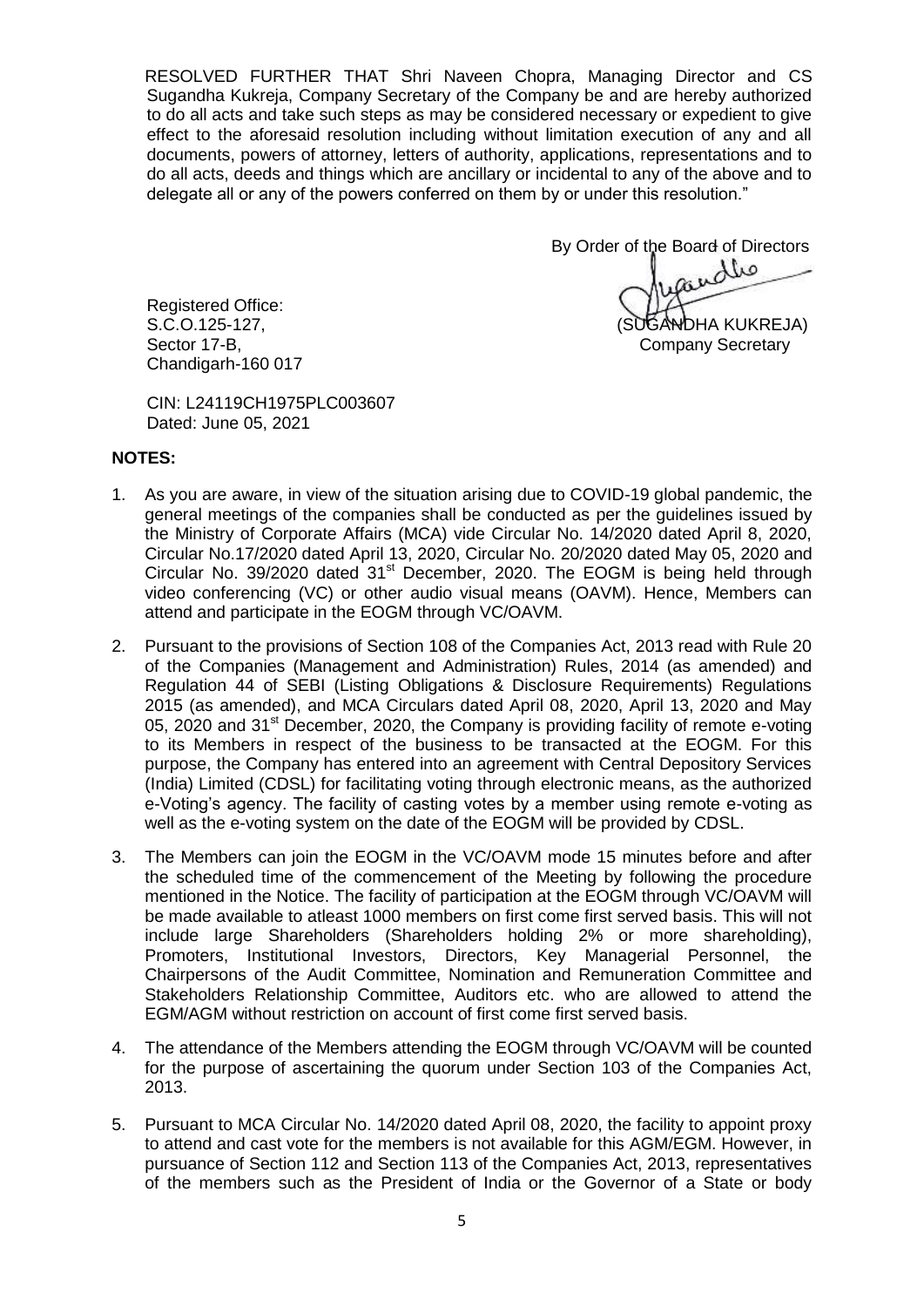corporate can attend the EOGM through VC/OAVM and cast their votes through evoting.

6. In line with the Ministry of Corporate Affairs (MCA) Circular No. 17/2020 dated April 13, 2020, the Notice calling the EOGM has been uploaded on the website of the Company at www.punjabalkalies.com. The Notice can also be accessed from the websites of the Stock Exchange i.e. BSE Limited at www.bseindia.com. The EOGM Notice is also disseminated on the website of CDSL (agency for providing the Remote e-Voting facility and e-voting system during the EOGM) i.e. www.evotingindia.com.

The EOGM has been convened through VC/OAVM in compliance with applicable provisions of the Companies Act, 2013 read with MCA Circular No. 14/2020 dated April 8, 2020 and MCA Circular No. 17/2020 dated April 13, 2020 and MCA Circular No. 20/2020 dated May 05, 2020.

- 8. Institutional investors, who are members of the Company are encouraged to attend and vote at the General Meeting through VC/OAVM facility. Corporate members intending to appoint their authorized representative pursuant to sections 112 and 113 of the Act, as the case may be, to attend the EOGM through VC or OAVM or to vote through remote e-voting are requested to send a certified copy of Board resolution to the scrutinizer by email at ajaykcs@gmail.com.
- 9. The Explanatory Statement pursuant to Section 102 of the Companies Act, 2013 in respect of business at item Nos. 1 and 7 is annexed.
- 10. Members are requested to notify immediately changes, if any, in their registered address to the Company or its Registrars & Share Transfer Agents, M/s. Beetal Financial & Computer Services Private Limited, specifying full address in Block Capitals with PIN Code of the Post Office.
- 11. Members who have not registered their e-mail address and changes, if any, in the same, with the Company for the purpose of receiving notices, documents, Annual Reports and other shareholders' communications, etc., electronically, by e-mail, are requested to register their latest e-mail address, with (i) the Company or its Registrars & Share Transfer Agents in case of shares held in Physical Mode and (ii) the Company or its Registrars & Share Transfer Agents and/or their Depository through their Depository Participant in case of shares held in Dematerialised Mode; and send the 'Form for Registering E-mail Address' available on the Company's Website www.punjabalkalies.com, duly completed and signed, to the Company or its Registrars & Share Transfer Agents.
- 12. Members are requested to submit their Income Tax Permanent Account Number (PAN) details alongwith a self-certified copy of their PAN Card to (a) the Company or its Registrars & Share Transfer Agents in case of shares held in Physical Mode and (b) their Depository through their Depository Participant in case of shares held in Dematerialised Mode; in view of the Securities and Exchange Board of India's mandate.
- 13. Since the EOGM will be held through VC/OAVM, the Route Map is not required to be annexed in this to the Notice.
- 14. Pursuant to the provisions of Sections 107 and 108, read with the Companies (Management and Administration) Rules, 2014 read with notification GSR 207(E) dated 19<sup>th</sup> March 2015, and as per the guidelines issued by the Ministry of Corporate Affairs (MCA) vide Circular No. 14/2020 dated April 8, 2020, Circular No.17/2020 dated April 13, 2020 and Circular No. 20/2020 dated May 05, 2020 the Company is pleased to offer the option of remote and EOGM E-Voting facility to all the Members of the Company. For this purpose, the Company has entered into an agreement with Central Depository Services (India) Limited (CDSL). The Members can vote electronically either in advance during the e-voting period ("remote e-voting") or on the day of EOGM. The Company has appointed Mr. Ajay Arora, Practicing Company Secretary, (FCS No. 2191; CP No. 993) as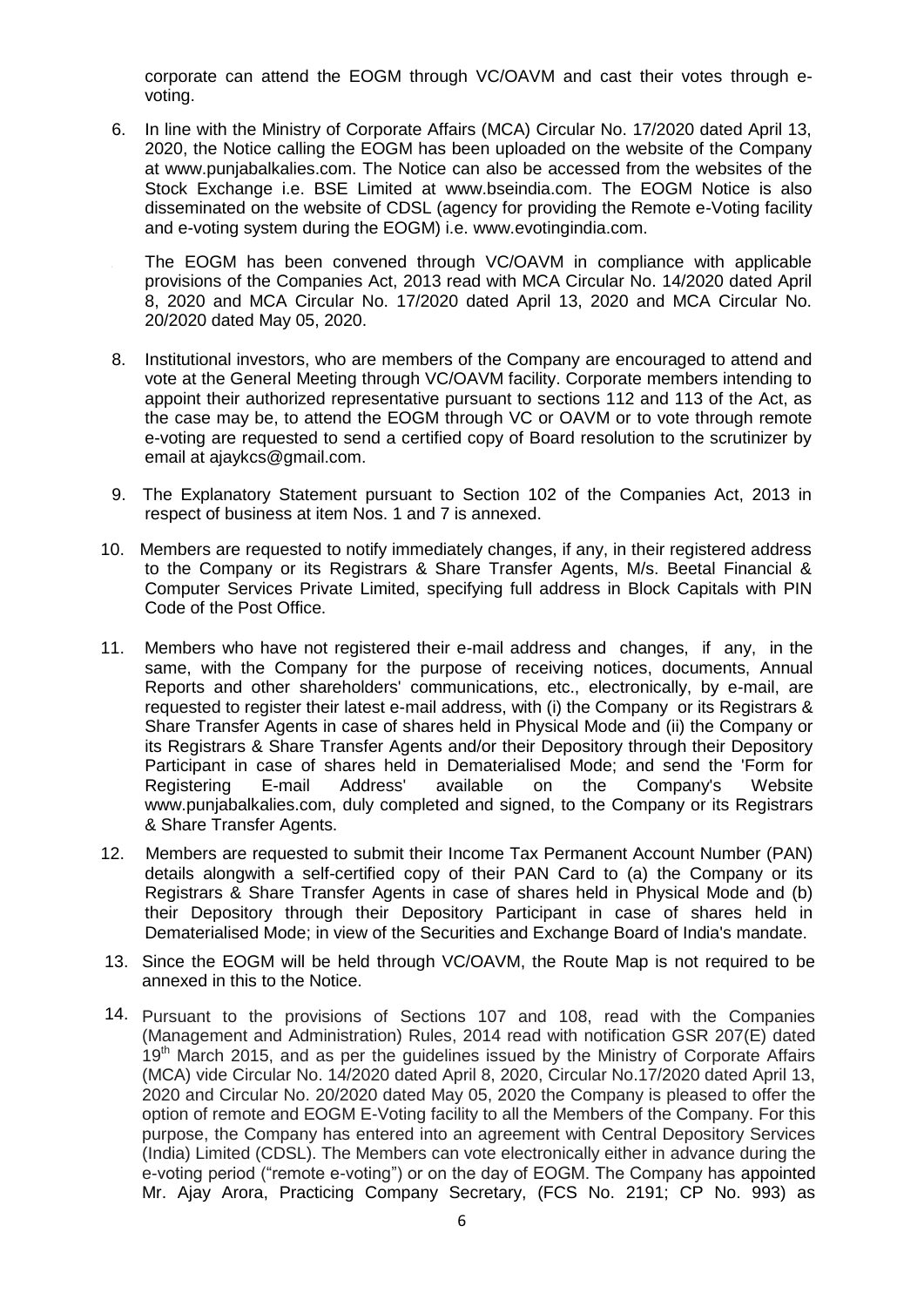Scrutinizer.

The Instructions for Shareholders For Remote E-Voting Are As Under:

- (i) The voting period begins on  $27<sup>th</sup>$  June, 2021 at 10.00 a.m. onwards and ends on  $29<sup>th</sup>$  June, 2021 at 5.00 p.m. During this period, shareholders of the Company, holding shares either in physical form or in dematerialized form, as on the cut-off date i.e. 25<sup>th</sup> June, 2021 may cast their vote electronically. The e-voting module shall be disabled by CDSL for voting thereafter.
- (ii) Shareholders who have already e-voted prior to the meeting date would not be entitled to evote at the meeting venue.
- (iii) In terms of SEBI circular no. SEBI/HO/CFD/CMD/CIR/P/2020/242 dated December 9, 2020 on e-Voting facility provided by Listed Companies, Individual shareholders holding securities in demat mode are allowed to vote through their demat account maintained with Depositories and Depository Participants. Shareholders are advised to update their mobile number and email Id in their demat accounts in order to access e-Voting facility.

Pursuant to above-said SEBI Circular, Login method for e-Voting and joining virtual meetings for Individual shareholders holding securities in Demat mode is given below:

| of<br><b>Type</b><br>shareholders                                                               | Login Method                                                                                                                                                                                                                                                                                                                                                                                                                                                                             |
|-------------------------------------------------------------------------------------------------|------------------------------------------------------------------------------------------------------------------------------------------------------------------------------------------------------------------------------------------------------------------------------------------------------------------------------------------------------------------------------------------------------------------------------------------------------------------------------------------|
| Individual<br><b>Shareholders</b><br>holding<br>securities<br>in.<br>Demat<br>mode<br>with CDSL | 1) Users of who have opted for CDSL's Easi / Easiest facility, can login<br>through their existing user id and password. Option will be made<br>available to reach e-Voting page without any further authentication.<br>The URLs for users to login to Easi / Easiest<br>are<br>https://web.cdslindia.com/myeasi/home/login or www.cdslindia.com<br>and click on Login icon and select New System Myeasi.                                                                                |
|                                                                                                 | 2) After successful login the Easi / Easiest user will be able to see the e-<br>Voting Menu. On clicking the e-voting menu, the user will be able to<br>see his/her holdings along with links of the respective e-Voting<br>service provider i.e. CDSL/ NSDL/ KARVY/ LINK INTIME as per<br>information provided by Issuer / Company. Additionally, we are<br>providing links to e-Voting Service Providers, so that the user can visit<br>the e-Voting service providers' site directly. |
|                                                                                                 | 3) If the user is not registered for Easi/Easiest, option to register is<br>https://web.cdslindia.com/myeasi./Registration/<br>available<br>at<br><b>EasiRegistration</b>                                                                                                                                                                                                                                                                                                                |
|                                                                                                 | 4) Alternatively, the user can directly access e-Voting page by providing<br><b>PAN</b><br>No.<br>link<br>Number<br>and<br>from<br>Demat<br>Account<br>$\mathbf{a}$<br>in www.cdslindia.com home page. The system will authenticate the<br>user by sending OTP on registered Mobile & Email as recorded in the<br>Demat Account. After successful authentication, user will be provided<br>links for the respective ESP where the e-Voting is in progress during<br>or before the AGM.   |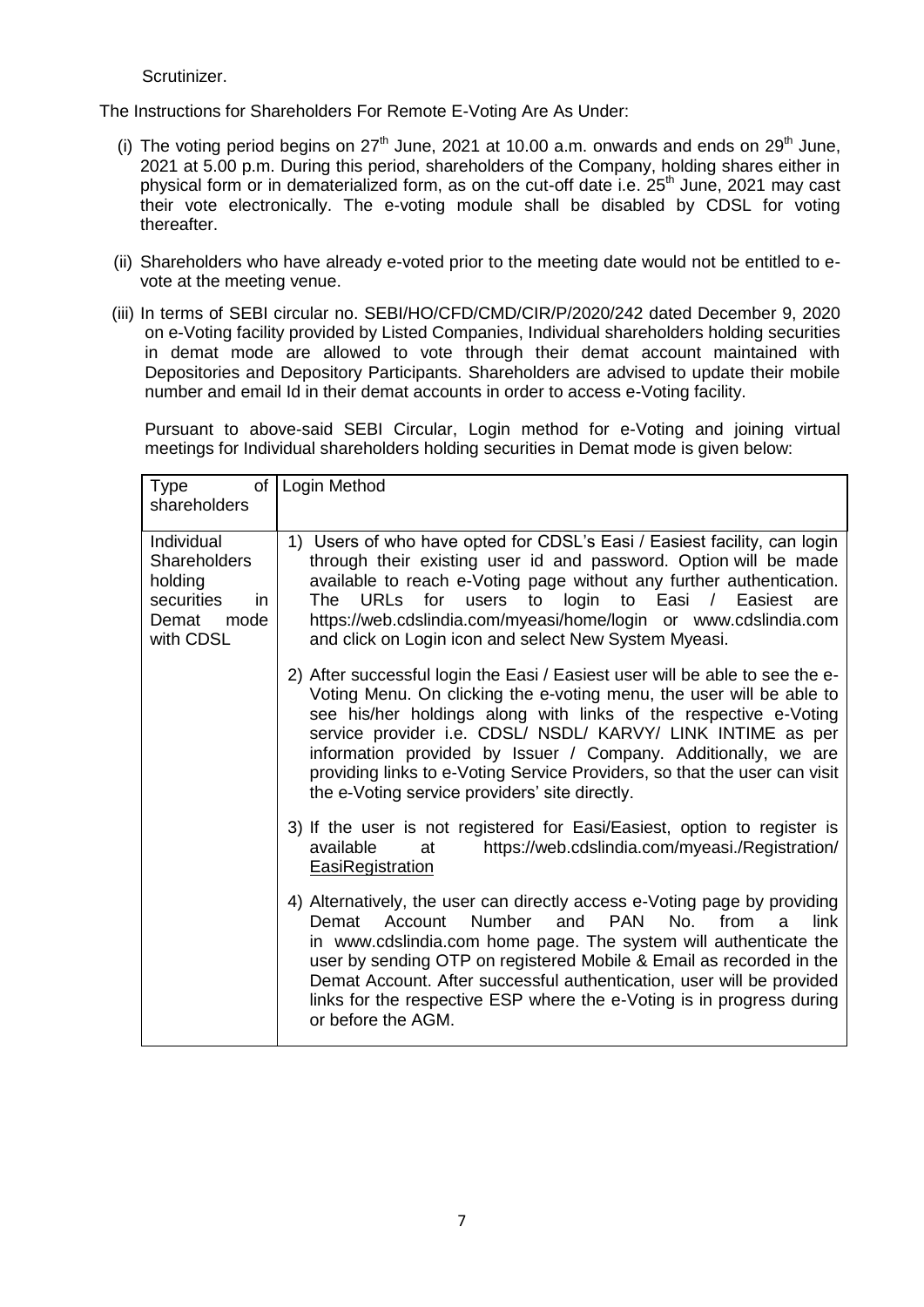| Individual<br><b>Shareholders</b><br>holding<br>securities<br>in.<br>demat<br>mode<br>with NSDL                                                | 1) If you are already registered for NSDL IDeAS facility, please visit the<br>e-Services website of NSDL. Open web browser by typing the<br>following URL: https://eservices.nsdl.com either on a Personal<br>Computer or on a mobile. Once the home page of e-Services is<br>launched, click on the "Beneficial Owner" icon under "Login" which is<br>available under 'IDeAS' section. A new screen will open. You will<br>have to enter your User ID and Password. After successful<br>authentication, you will be able to see e-Voting services. Click on<br>"Access to e-Voting" under e-Voting services and you will be able to<br>see e-Voting page. Click on company name or e-Voting service<br>provider name and you will be re-directed to e-Voting service provider<br>website for casting your vote during the remote e-Voting period or<br>joining virtual meeting & voting during the meeting. |
|------------------------------------------------------------------------------------------------------------------------------------------------|--------------------------------------------------------------------------------------------------------------------------------------------------------------------------------------------------------------------------------------------------------------------------------------------------------------------------------------------------------------------------------------------------------------------------------------------------------------------------------------------------------------------------------------------------------------------------------------------------------------------------------------------------------------------------------------------------------------------------------------------------------------------------------------------------------------------------------------------------------------------------------------------------------------|
|                                                                                                                                                | 2) If the user is not registered for IDeAS e-Services, option to register is<br>available at https://eservices.nsdl.com. Select "Register Online for<br><b>IDeAS</b><br>"Portal<br>click<br>at<br>or<br>https://eservices.nsdl.com/SecureWeb/IdeasDirectReg.jsp                                                                                                                                                                                                                                                                                                                                                                                                                                                                                                                                                                                                                                              |
|                                                                                                                                                | 3) Visit the e-Voting website of NSDL. Open web browser by typing the<br>following URL: https://www.evoting.nsdl.com/ either on a Personal<br>Computer or on a mobile. Once the home page of e-Voting system is<br>launched, click on the icon "Login" which is available under<br>'Shareholder/Member' section. A new screen will open. You will have<br>to enter your User ID (i.e. your sixteen digit demat account number<br>hold with NSDL), Password/OTP and a Verification Code as shown<br>on the screen. After successful authentication, you will be redirected<br>to NSDL Depository site wherein you can see e-Voting page. Click on<br>company name or e-Voting service provider name and you will be<br>redirected to e-Voting service provider website for casting your vote<br>during the remote e-Voting period or joining virtual meeting & voting<br>during the meeting.                  |
| Individual<br><b>Shareholders</b><br>(holding<br>securities<br>in<br>mode)<br>demat<br>login<br>through<br>their<br>Depository<br>Participants | You can also login using the login credentials of your demat account<br>through your Depository Participant registered with NSDL/CDSL for e-<br>Voting facility. After successful login, you will be able to see e-Voting<br>option. Once you click on e-Voting option, you will be redirected to<br>NSDL/CDSL Depository site after successful authentication, wherein you<br>can see e-Voting feature. Click on company name or e-Voting service<br>provider name and you will be redirected to e-Voting service provider's<br>website for casting your vote during the remote e-Voting period or joining<br>virtual meeting & voting during the meeting.                                                                                                                                                                                                                                                  |

Important note: Members who are unable to retrieve User ID/ Password are advised to use Forget User ID and Forget Password option available at abovementioned website.

Helpdesk for Individual Shareholders holding securities in demat mode for any technical issues related to login through Depository i.e. CDSL and NSDL

| Login type |                                                               | Helpdesk details                                                                                                                                                                               |
|------------|---------------------------------------------------------------|------------------------------------------------------------------------------------------------------------------------------------------------------------------------------------------------|
|            | Individual Shareholders<br>securities in Demat mode with CDSL | holding   Members facing any technical issue in login can<br>contact CDSL helpdesk by sending a request at<br>helpdesk.evoting@cdslindia.comor contact at 022-<br>23058738 and 22-23058542-43. |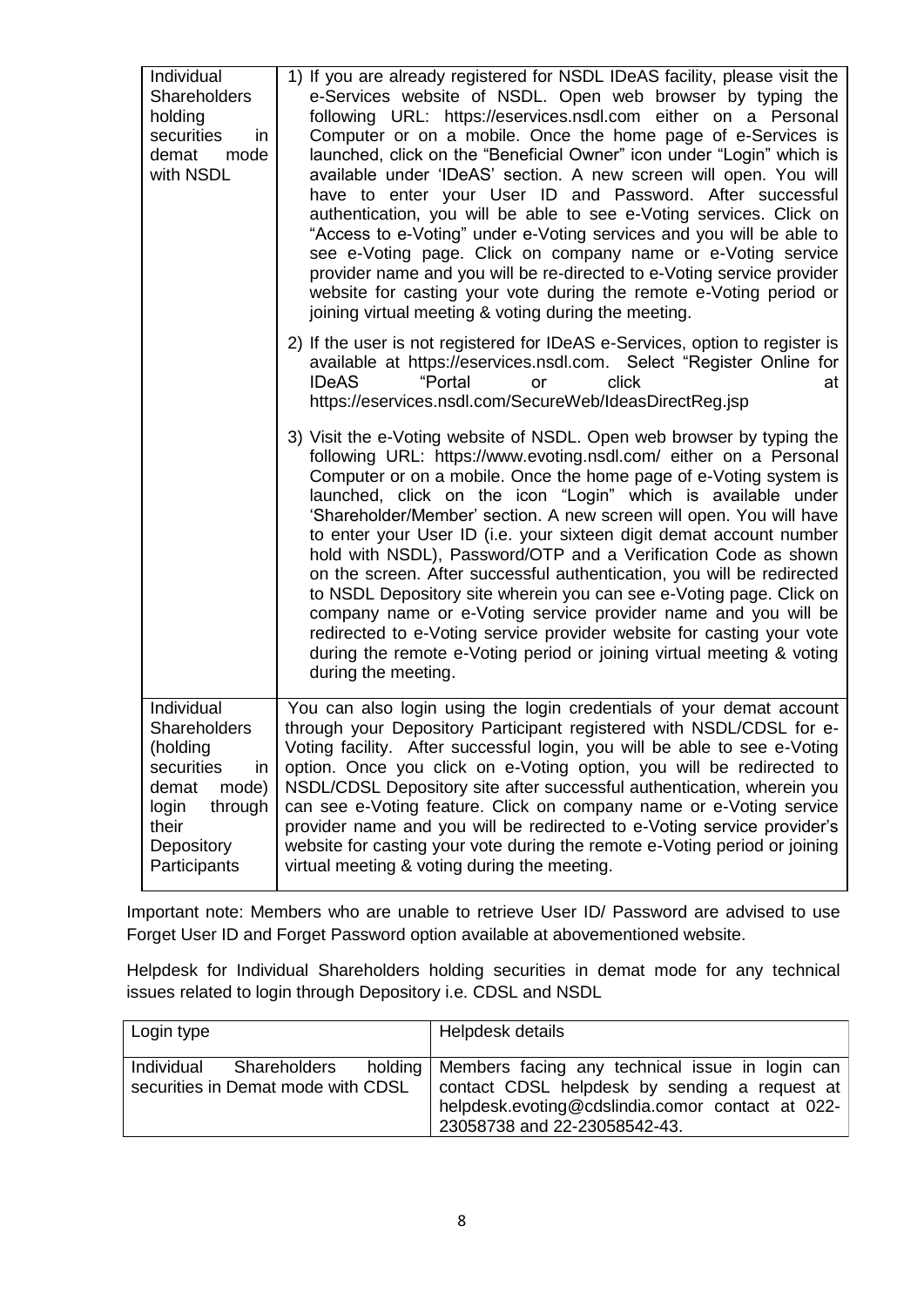| Individual Shareholders holding    | Members facing any technical issue in login can        |
|------------------------------------|--------------------------------------------------------|
| securities in Demat mode with NSDL | contact NSDL helpdesk by sending a request at          |
|                                    | evoting@nsdl.co.in or call at toll free no.: 1800 1020 |
|                                    | 990 and 1800 22 44 30.                                 |
|                                    |                                                        |

(iv) Login method for e-Voting and joining virtual meeting for shareholders other than individual shareholders & physical shareholders.

The shareholders should log on to the e-voting website www.evotingindia.com.

Click on "Shareholders" module.

Now enter your User ID

- a. For CDSL: 16 digits beneficiary ID,
- b. For NSDL: 8 Character DP ID followed by 8 Digits Client ID,
- Shareholders holding shares in Physical Form should enter Folio Number registered with the Company.

OR

Alternatively, if you are registered for CDSL"s EASI/EASIEST e-services, you can log-in at https://www.cdslindia.com from Login - [Myeasi](file:///C:/Users/Sugandha/Desktop/EOGM/Login - Myeasi) using your login credentials. Once you successfully log-in to CDSL's EASI/EASIEST e-services, click on e-Voting option and proceed directly to cast your vote electronically.

Next enter the Image Verification as displayed and Click on Login.

If you are holding shares in demat form and had logged on to www.evotingindia.com and voted on an earlier e-voting of any company, then your existing password is to be used.

(v) If you are a first time user follow the steps given below:

For Shareholders holding shares in Demat Form other than individual and Physt Form

- PAN Enter your 10 digit alpha-numeric \*PAN issued by Income Tax Department (Applicable for both demat shareholders as well as physical shareholders)
	- Shareholders who have not updated their PAN with the Company/Depository Participant are requested to use the sequence number sent by Company/RTA or contact Company/RTA.

**Dividend** Bank Details recorded in your demat account or in the company records in order to login. Enter the Dividend Bank Details or Date of Birth (in dd/mm/yyyy format) as

OR Date of  $\bullet$  If both the details are not recorded with the depository or company please Birth (DOB) enter the member id /folio number in the Dividend Bank details field as mentioned in instruction (v).

- (vi) After entering these details appropriately, click on "SUBMIT" tab.
- (vii) Shareholders holding shares in physical form will then directly reach the Company selection screen. However, shareholders holding shares in demat form will now reach "Password Creation" menu wherein they are required to mandatorily enter their login password in the new password field. Kindly note that this password is to be also used by the demat holders for voting for resolutions of any other company on which they are eligible to vote, provided that company opts for e-voting through CDSL platform. It is strongly recommended not to share your password with any other person and take utmost care to keep your password confidential.
- (viii) For shareholders holding shares in physical form, the details can be used only for e-voting on the resolutions contained in this Notice.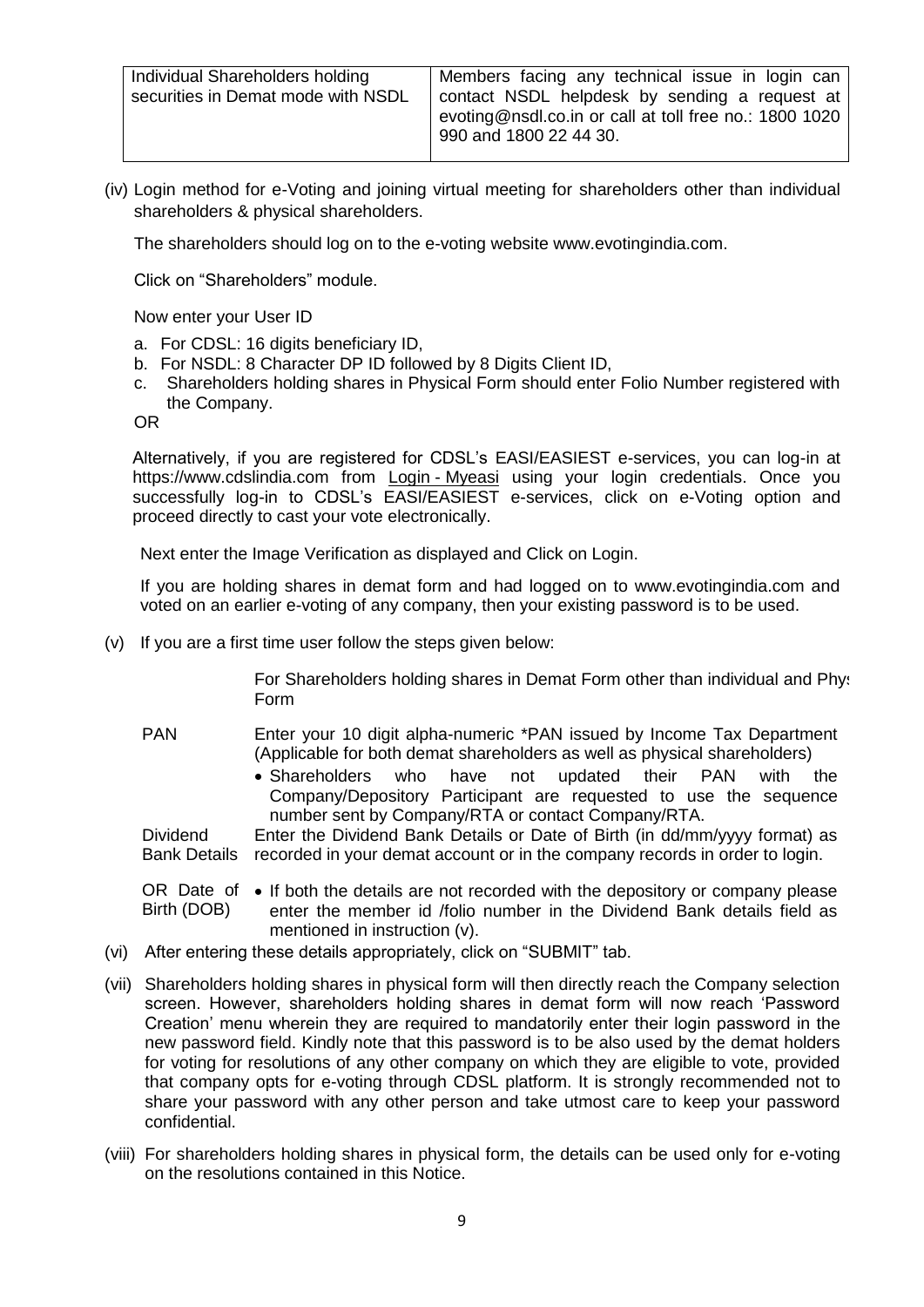- (ix) Click on the EVSN for the "Punjab Alkalies & Chemicals Limited" on which you choose to vote.
- (x) On the voting page, you will see "RESOLUTION DESCRIPTION" and against the same the option "YES/NO" for voting. Select the option YES or NO as desired. The option YES implies that you assent to the Resolution and option NO implies that you dissent to the Resolution.
- (xi) Click on the "RESOLUTIONS FILE LINK" if you wish to view the entire Resolution details.
- (xii) After selecting the resolution you have decided to vote on, click on "SUBMIT". A confirmation box will be displayed. If you wish to confirm your vote, click on "OK", else to change your vote, click on "CANCEL" and accordingly modify your vote.
- (xiii) Once you "CONFIRM" your vote on the resolution, you will not be allowed to modify your vote.
- (xiv) You can also take a print of the votes cast by clicking on "Click here to print" option on the Voting page.
- (xv) If a demat account holder has forgotten the login password then Enter the User ID and the image verification code and click on Forgot Password & enter the details as prompted by the system.

Facility for Non – Individual Shareholders and Custodians –Remote Voting

- Non-Individual shareholders (i.e. other than Individuals, HUF, NRI etc.) and Custodians are required to log on to [www.evotingindia.com](http://www.evotingindia.com/) and register themselves in the "Corporates" module.
- A scanned copy of the Registration Form bearing the stamp and sign of the entity should be emailed to [helpdesk.evoting@cdslindia.com.](mailto:helpdesk.evoting@cdslindia.com)
- After receiving the login details a Compliance User should be created using the admin login and password. The Compliance User would be able to link the account(s) for which they wish to vote on.
- The list of accounts linked in the login should be mailed to helpdesk.evoting@cdslindia.com and on approval of the accounts they would be able to cast their vote.
- A scanned copy of the Board Resolution and Power of Attorney (POA) which they have issued in favour of the Custodian, if any, should be uploaded in PDF format in the system for the scrutinizer to verify the same.
- Alternatively Non Individual shareholders are required to send the relevant Board Resolution/ Authority letter etc. together with attested specimen signature of the duly authorized signatory who are authorized to vote, to the Scrutinizer and to the Company at the email address viz; secretarial@punjabalkalies.com, if they have voted from individual tab & not uploaded same in the CDSL e-voting system for the scrutinizer to verify the same.

#### **Instructions for Shareholders attending the AGM/EGM through VC/OAVM & E-Voting during meeting are as under:**

- 1. The procedure for attending meeting & e-Voting on the day of the AGM/ EGM is same as the instructions mentioned above for Remote e-voting.
- 2. The link for VC/OAVM to attend meeting will be available where the EVSN of Company will be displayed after successful login as per the instructions mentioned above for Remote e-voting.
- 3. Shareholders who have voted through Remote e-Voting will be eligible to attend the meeting. However, they will not be eligible to vote at the AGM/EGM.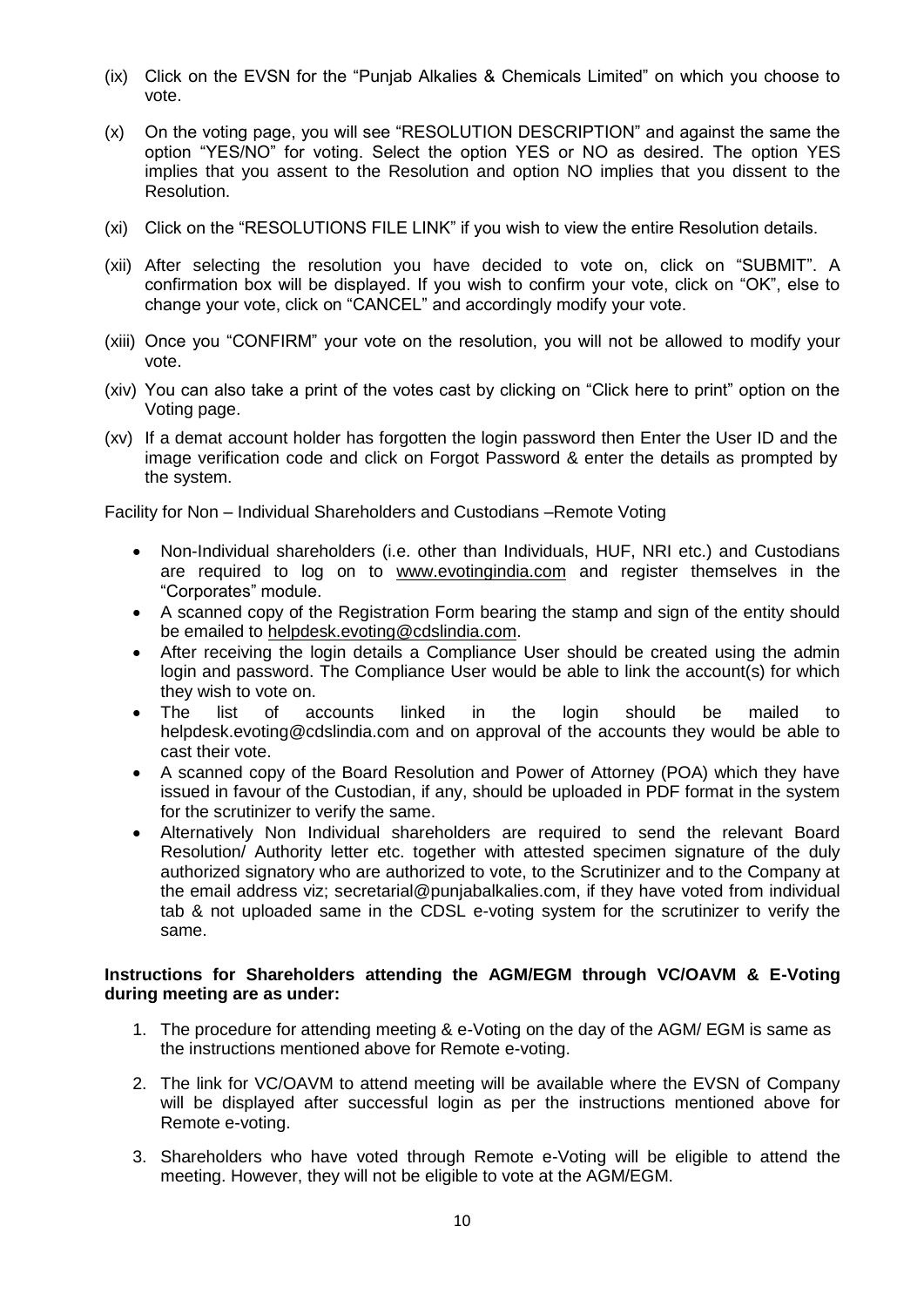- 4. Shareholder will be provided with a facility to attend the EOGM through VC/OAVM through the CDSL e-Voting system. Shareholders may access the same at https://www.evotingindia.com under shareholders/members login by using the remote evoting credentials. The link for VC/OAVM will be available in shareholder/members login where the EVSN of Company will be displayed.
- 5. Shareholders are encouraged to join the Meeting through Laptops/ IPads for better experience.
- 6. Further shareholders will be required to allow Camera and use Internet with a good speed to avoid any disturbance during the meeting.
- 7. Please note that Participants Connecting from Mobile Devices or Tablets or through Laptop connecting via Mobile Hotspot may experience Audio/Video loss due to Fluctuation in their respective network. It is therefore recommended to use Stable Wi-Fi or LAN Connection to mitigate any kind of aforesaid glitches.
- 8. Shareholders who would like to express their views/ ask questions during the meeting may register themselves as a speaker by sending their request in advance atleast 10 days prior to meeting mentioning their name, demat account number/folio number, email id, mobile number at secretarial@punjabalkalies.com. The shareholders who do not wish to speak during the EOGM but have queries may send their queries in advance 10 days prior to meeting mentioning their name, demat account number/ folio number, email id, mobile number at secretarial@punjabalkalies.com. These queries will be replied to by the company suitably by email.
- 9. Those shareholders who have registered themselves as a speaker will only be allowed to express their views/ask questions during the meeting.
- 10. Only those shareholders, who are present in the AGM/EGM through VC/OAVM facility and have not casted their vote on the Resolutions through remote e-Voting and are otherwise not barred from doing so, shall be eligible to vote through e-Voting system available during the EGM/AGM.
- 11. If any Votes are cast by the shareholders through the e-voting available during the EGM/AGM and if the same shareholders have not participated in the meeting through VC/OAVM facility, then the votes cast by such shareholders shall be considered invalid as the facility of e-voting during the meeting is available only to the shareholders attending the meeting.

Note for Non – Individual Shareholders and Custodians

- Non-Individual shareholders (i.e. other than Individuals, HUF, NRI etc.) and Custodians are required to log on to www.evotingindia.com and register themselves in the "Corporates" module.
- A scanned copy of the Registration Form bearing the stamp and sign of the entity should be emailed to helpdesk.evoting@cdslindia.com.
- After receiving the login details a Compliance User should be created using the admin login and password. The Compliance User would be able to link the account(s) for which they wish to vote on.
- The list of accounts linked in the login should be mailed to helpdesk.evoting@cdslindia.com and on approval of the accounts they would be able to cast their vote.
- A scanned copy of the Board Resolution and Power of Attorney (POA) which they have issued in favour of the Custodian, if any, should be uploaded in PDF format in the system for the scrutinizer to verify the same.
- Alternatively Non Individual shareholders are required to send the relevant Board Resolution/ Authority letter etc. together with attested specimen signature of the duly authorized signatory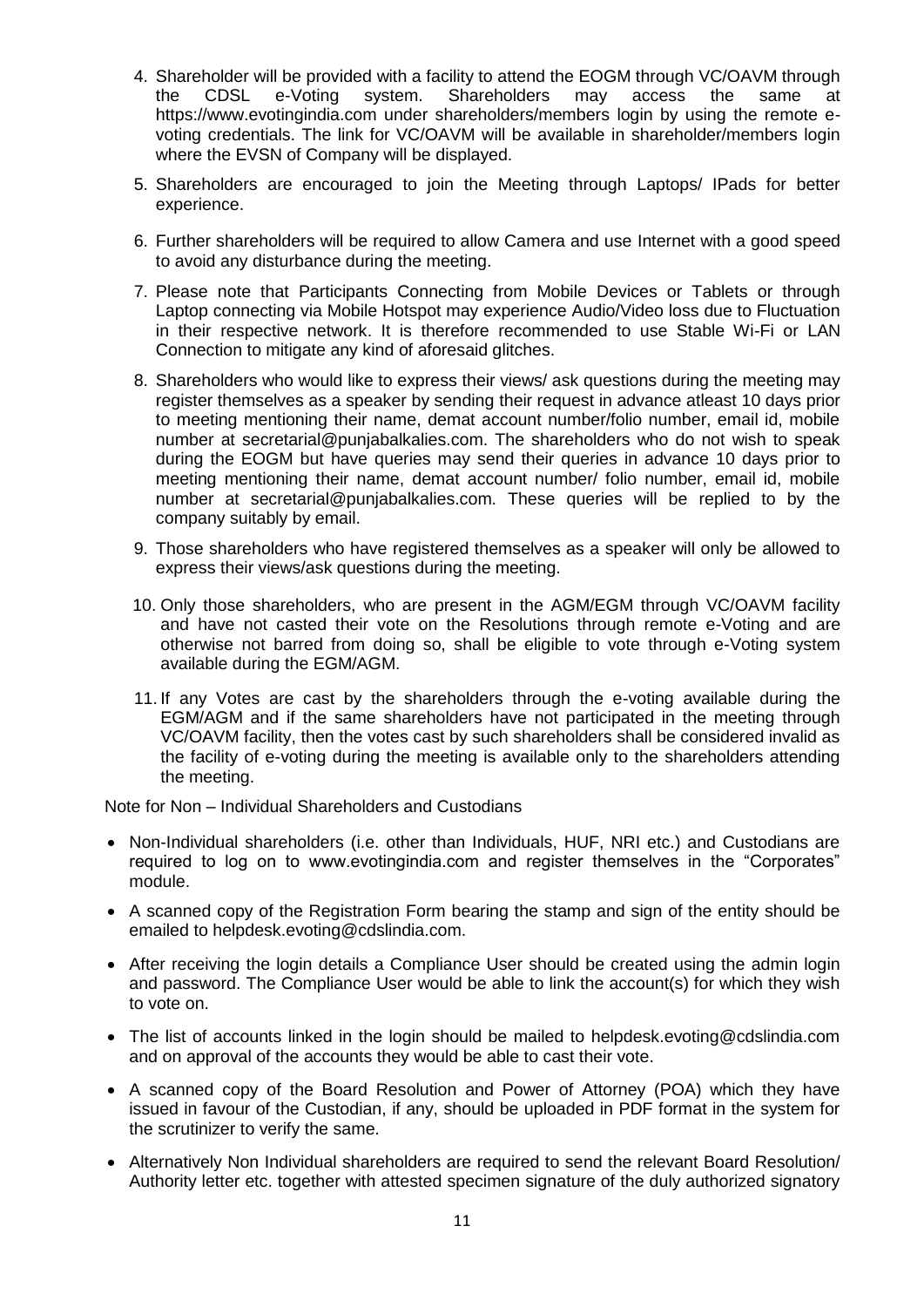who are authorized to vote, to the Scrutinizer and to the Company at the email address secretarial@punjabalkalies.com, if they have voted from individual tab & not uploaded same in the CDSL e-voting system for the scrutinizer to verify the same.

Process for those shareholders whose email addresses are not registered with the depositories for obtaining login credentials for E-voting for the RESOLUTIONS proposed in this Notice:

- 1. For Physical shareholders please provide necessary details like Folio No., Name of shareholder, scanned copy of the share certificate (front and back), PAN (self-attested scanned copy of PAN card), AADHAR (self-attested scanned copy of Aadhar Card) by email to beetalrta@gmail.com.
- 2. For Demat shareholders please provide Demat account details (CDSL-16 digit beneficiary ID or NSDL-16 digit DPID + CLID), Name, client master or copy of Consolidated Account statement, PAN (self-attested scanned copy of PAN card), AADHAR (self-attested scanned copy of Aadhar Card) to beetalrta@gmail.com.

In case you have any queries or issues regarding attending EOGM & e-voting from the e-voting system, you may refer the Frequently Asked Questions ("FAQs") and e-voting manual available at www.evotingindia.com under help section or write an email to helpdesk.evoting@cdslindia.com or beetalrta@gmail.com or contact Mr. Nitin Kunder (022- 23058738) or Mr. Mehboob Lakhani (022-23058543) or Mr. Rakesh Dalvi (022-23058542).

All grievances connected with the facility for voting by electronic means may be addressed to Mr. Rakesh Dalvi, Manager, (CDSL) Central Depository Services (India) Limited, A Wing, 25<sup>th</sup> Floor, Marathon Futurex, Mafatlal Mill Compounds, N M Joshi Marg, Lower Parel (East), Mumbai - 400013 or send an email to helpdesk.evoting@cdslindia.com or call on 022- 23058542/43.

- 15. The Scrutiniser shall, immediately after the conclusion of voting at the General Meeting, first count the votes cast at the meeting, thereafter unblock the votes cast through remote evoting in the presence of at least 2 (two) witnesses not in the employment of the Company and make a consolidated Scrutiniser"s report of the total votes cast in favour or against, if any, forthwith to the Chairman of the Company.
- 16. The Result shall be declared on or after the EOGM of the Company. The Results declared along with the Scrutiniser's Report shall be placed on the Company's website www.punjabalkalies.com and CDSL within 2 (two) days of passing of the resolution at the EOGM of the company and communicated to the BSE Limited.

## **EXPLANATORY STATEMENT**

(Pursuant to Section 102 of the Companies Act, 2013)

## **ITEM NO. 1**

The members may note that on  $5<sup>th</sup>$  August, 2020, Flowtech Industrial Projects Private Limited, Flowtech Chemicals Private Limited, Shri Sukhbir Singh Dahiya, Shri Jagbir Singh Ahlawat, Shri Jatin Dahiya and Smt. Parerna Ahlawat (collectively known as "Acquirers") alongwith Smt. Dayawati Dahiya, Shri Mayank Ahlawat, Smt. Garima, Himalaya Alkalies and Chemicals Limited, Advance Chemicals and Tara Mercantile Private Limited (together known as "PACs") had given an Open Offer in accordance with Regulation 3 and 4 of the SEBI SAST Regulations to acquire substantial stake and control of our Company. Pursuant to the said Open Offer, PSIDC has tendered the equity shares held by them under the Open Offer and also sold certain shares in the open market. Post such sale of shares by PSIDC, they ceased to be the shareholder of the Company. On such completion of open offer, the Acquirers became the Promoters of our Company and acquired control over the Board and management.

Subsequent to the sale of shares by PSIDC and completion of open offer formalities, the Company has received a letter dated 13<sup>th</sup> January, 2021 from PSIDC for reclassification /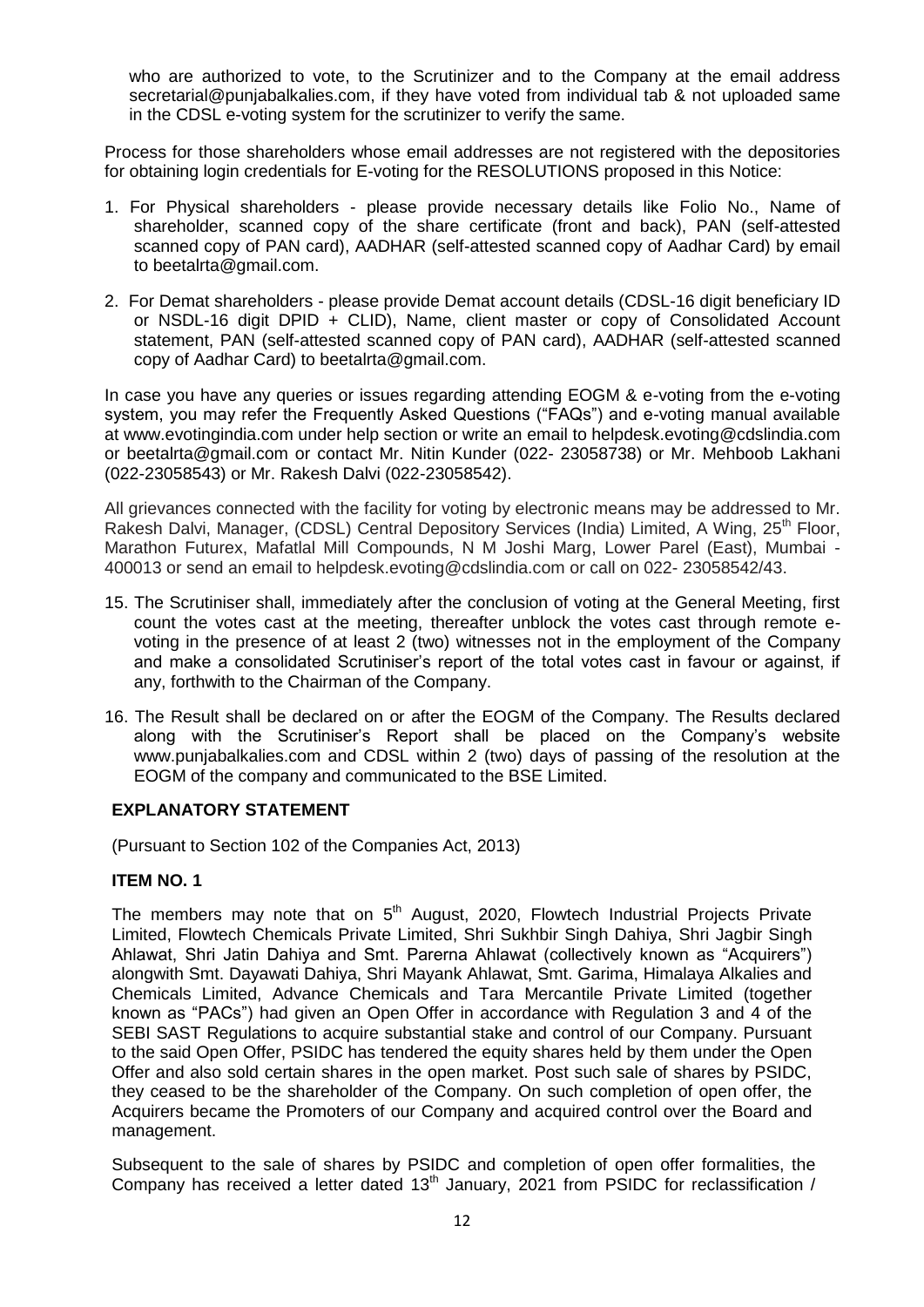removal of their name from Promoter of the Company. Neither PSIDC holds any share in our Company nor do they exercise any control on the Company. Further, PSIDC has also confirmed that they:

- a) do not hold any shares in PACL;
- b) do not exercise control over the affairs of the company, directly or indirectly;
- c) do not have any special rights with respect to the company through formal or informal arrangements including through any shareholder agreements;
- d) is not being represented on the board of directors (including not having a nominee director) of the Company:
- e) do not have any representative appointed as /to act as a key managerial person of the Company:
- f) is not "wilful defaulter" as per the Reserve Bank of India Guidelines;
- g) is not fugitive economic offender; and
- h) there is no pending regulatory w.r.t. securities market action against us.

The Board in its meeting held on  $3<sup>rd</sup>$  February, 2021, has approved the intention of reclassification of PSIDC to non-promoter and the same was informed to the BSE Limited on 3<sup>rd</sup> February, 2021.

The Directors recommend the Resolution at Item No.1 for the approval of the members as an Ordinary Resolution.

None of the Directors and Key Managerial Personnel of the Company or their respective relatives are concerned or interested in the Resolution mentioned at Item No. 1 of the Notice except to the extent of their individual shareholding in the Company, if any.

#### **ITEM NO. 2**

The Company, in its Extra Ordinary General Meeting held on 12<sup>th</sup> April, 2021 had approved issue and allotment of 75,00,000 equity shares at a price of Rs.60 per equity share, aggregating to Rs.4500 lakhs, to Durva Infratech LLP against part consideration for purchase of plant and machinery on EPC basis for setting up of captive power plant by the Company.

In this regard, the Company had filed an application with BSE Limited for obtaining inprinciple listing approval prior to allotment of above-mentioned shares. The in-principle listing approval was received from BSE Limited vide their letter no. DCS/PREF/PB/PRE/1230/2021-22 dated 7<sup>th</sup> May, 2021.

The valuation report obtained by the Company from Er. Jasvinder S. Josan, Registered Valuer (Registration No. CC/CHD/TECH/ Valuer-513/05-06/05) for valuation of the plant and machinery was open for inspection by the members till the date of declaration of results by the Company. This being issue of shares for non cash consideration, for better corporate governance and more transparent disclosure, as advised by BSE, the Company has undertaken to place details of the said valuation report of Er. Jasvinder S. Josan in the next general meeting of the Company before seeking listing approval for the shares so allotted and ratify the same by the shareholders.

In view of the same, the disclosure under Para (j) to the explanatory statement to Item No. 3 of the Notice of the Extra ordinary General Meeting held on April 12, 2021, we hereby disclose as under:

#### **The justification for the allotment proposed to be made for consideration other than cash together with valuation report of the registered valuer:**

The said valuation has been obtained by the Company for purchase of 35MW captive power plant. The basis of arriving at the valuation of plant and machinery is as under: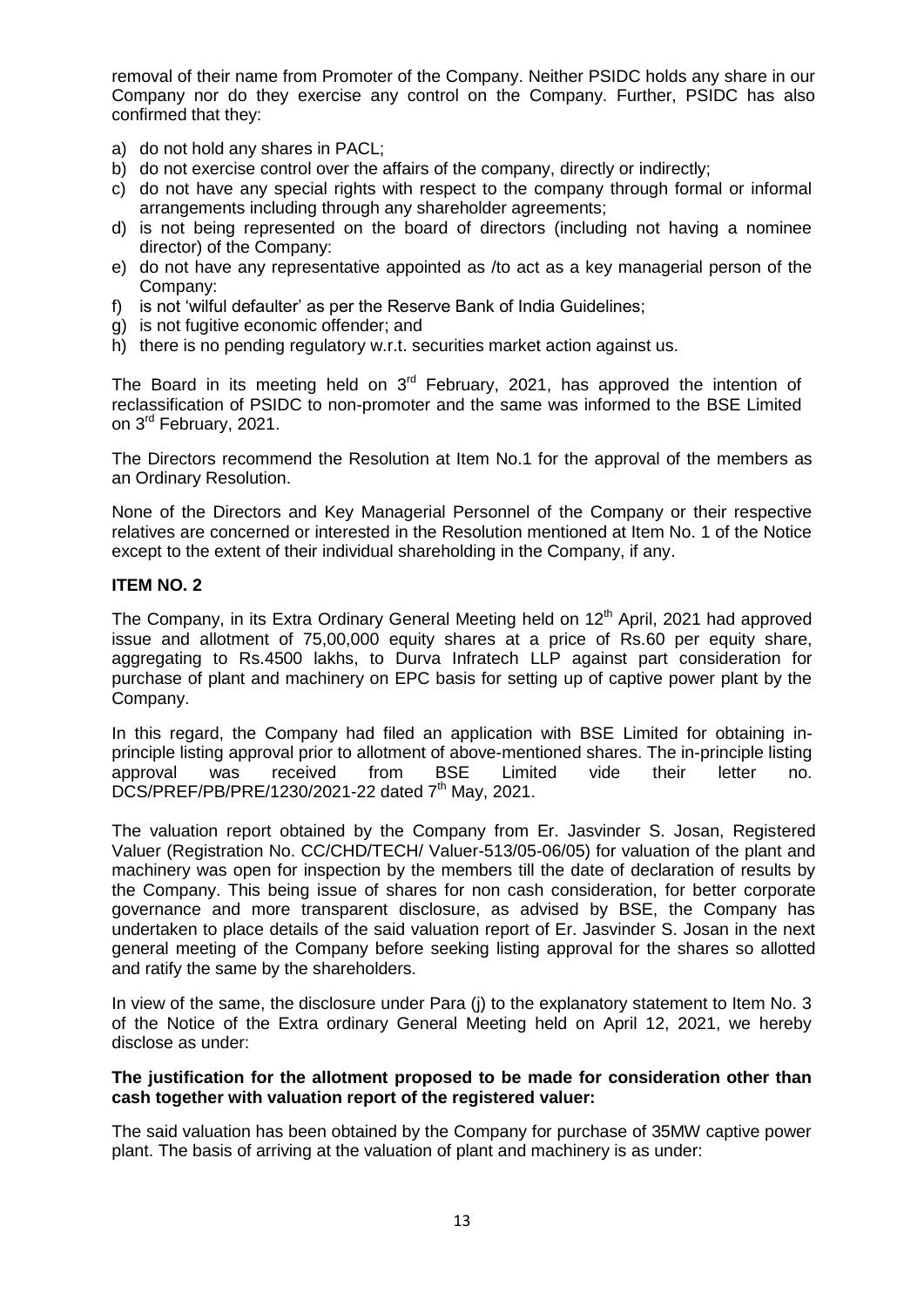"*Approximate price of the machinery in the year of purchase is appreciated considering concerned price index and then depreciated considering the age, expected balance / residual life (with regular maintenance), wear and tear, obsolescence /change in technology, existing condition, market trend, present potential aspect of the industry, demand and supply study, etc. to arrive at present value. The some of the figures are rounded off to the market value. Recent available quotations/ price list /catalogue of manufacturers, dealers were also considered and relied upon wherever possible to arrive at the price. Observed Deterioration method of depreciation was also used.*"

A copy of the Valuation report from the Registered Valuer, for consideration other than cash shall be open for inspection at the Registered Office of the Company on all working days upto the date of declaration of EOGM results and will also be available during the Extra Ordinary General Meeting.

The Directors recommend the Resolution at Item No.2 for the approval of the members as Special Resolution by way of ratification.

None of the Directors and Key Managerial Personnel of the Company or their respective relatives are concerned or interested in the Resolution mentioned at Item No. 2 of the Notice except to the extent of their individual shareholding in the Company, if any.

## **ITEM NOs. 3 & 4**

Shri Naveen Chopra was re-designated by the Company as Managing Director w.e.f. 29.10.2020 and also allotted 40,00,000 equity shares as sweat equity which constituted 14.78% of the capital prior to such allotment and 12.87% of the capital post such allotment of sweat equity shares.

Subsequent to Shri Naveen Chopra taking full operational control of the Company as Managing Director, he has successfully transformed the Company"s operations and vision for future growth and shareholders value enhancement. The Company has placed order for purchase of captive power plant and its operations.

In view of the same, the Board, on recommendation of the Nomination and Remuneration Committee, has in its meeting held on  $21<sup>st</sup>$  May, 2021 decided to issue 45,00,000 (Forty five lakh thousand) Equity Shares as sweat equity to Shri Naveen Chopra, constituting 10.23% of the capital prior to such allotment and 9.28% of the capital post such allotment.

The 40,00,000 equity shares allotted as sweat equity by the Company on  $3<sup>rd</sup>$  February, 2021 and the proposed allotment of 45,00,000 equity shares as sweat equity shall collectively constitute 19.33% of the capital prior to this proposed allotment and 17.54% of the capital post such proposed allotment.

Further, since no equity shares have been allotted as sweat equity in the financial year 2021-22, the Company is in compliance with the requirement of Rule 8(4) of the Companies (Share Capital and Debentures) Rules, 2014.

It is submitted that based on the issue and allotment of 45,00,000 equity shares as sweat equity, the overall managerial remuneration for the financial year 2021-22 may exceed the limits specified in Section 197 of the Companies Act, 2013. The members are requested to consider the approval of increase in the remuneration of Shri Naveen Chopra, Managing Director of the Company as a result of issue and allotment of sweat equity shares and the perquisite tax liability on the same being borne by the Company.

The Board further resolved that in the financial year 2021-22, if the Company is having no profits or inadequate profits, the remuneration payable to him, including perquisite value of sweat equity shares and the tax liability thereon, shall be paid as minimum remuneration to the extent the same does not exceed the limits specified under Companies Act, 2013.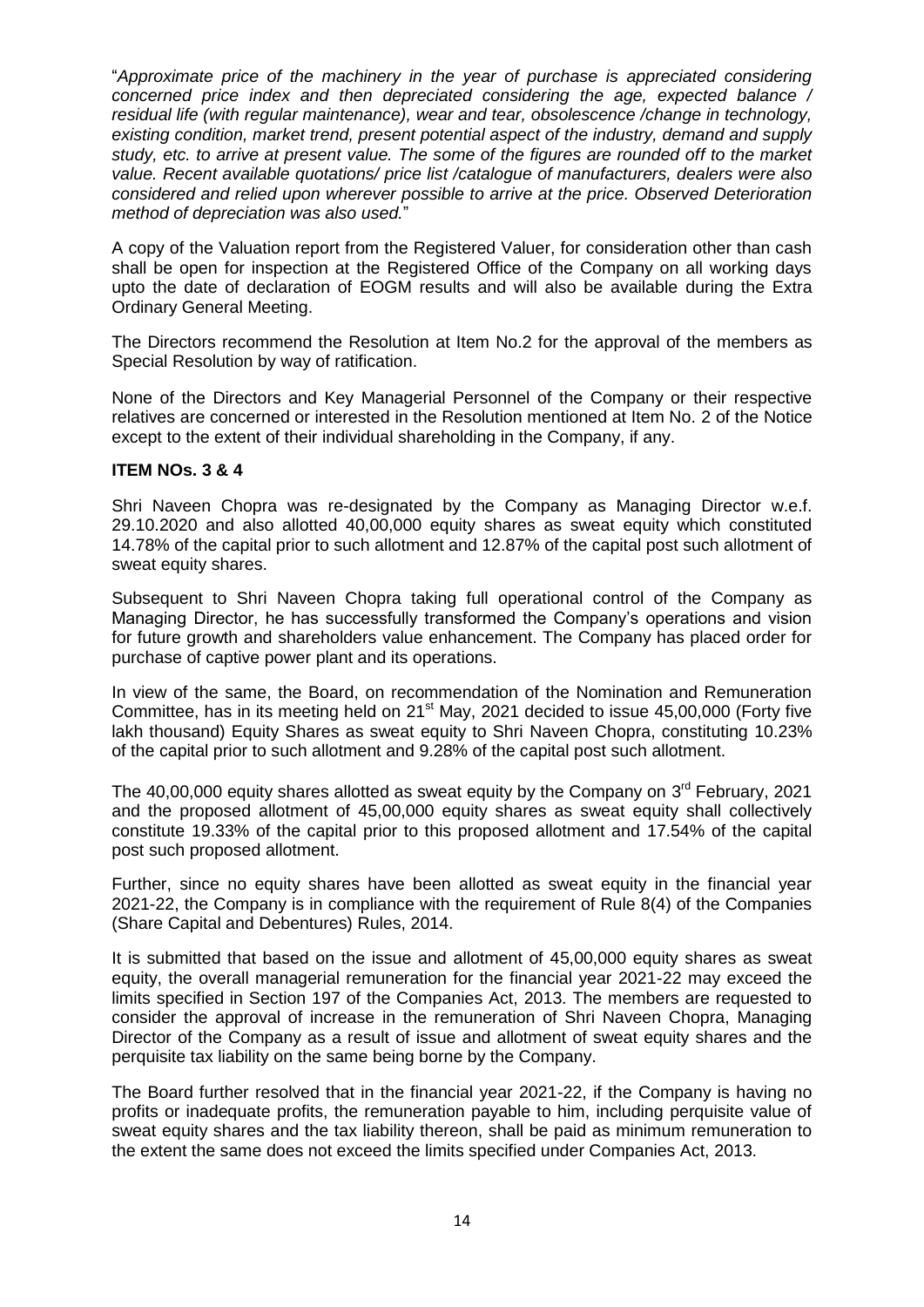Information pursuant to Clause (iv) of Section II of Schedule V to the Companies Act, 2013, the following statement is given:

| L.  | <b>General Information</b>                                                                                                                                                                                                                           |                                                                                                                                                                                                                                                                                                                                                                                                        |  |  |  |
|-----|------------------------------------------------------------------------------------------------------------------------------------------------------------------------------------------------------------------------------------------------------|--------------------------------------------------------------------------------------------------------------------------------------------------------------------------------------------------------------------------------------------------------------------------------------------------------------------------------------------------------------------------------------------------------|--|--|--|
| (1) | Nature of Industry                                                                                                                                                                                                                                   | Manufacturing Industry                                                                                                                                                                                                                                                                                                                                                                                 |  |  |  |
| (2) | Date or expected date<br>of<br>commencement of commercial<br>production                                                                                                                                                                              | Not Applicable. (The Company is an<br>existing<br>Company)                                                                                                                                                                                                                                                                                                                                             |  |  |  |
| (3) | In case of new company,<br>date<br>expected<br>οf<br>commencement of activities as<br>project approved<br>by<br>per<br>financial institutions appearing<br>in the prospectus                                                                         | Not Applicable.                                                                                                                                                                                                                                                                                                                                                                                        |  |  |  |
| (4) | Financial performance based<br>on given indicators                                                                                                                                                                                                   | Performance in FY 2020-21:                                                                                                                                                                                                                                                                                                                                                                             |  |  |  |
|     |                                                                                                                                                                                                                                                      | Gross Revenue<br>Rs.281.43 crores<br>Profit after tax<br>Rs.8.23 crores<br><b>Dividend</b><br><b>Nil</b><br><b>EPS</b><br>Rs.2.97                                                                                                                                                                                                                                                                      |  |  |  |
| (5) | Foreign<br>investment<br>or <sub>1</sub><br>collaborations, if any                                                                                                                                                                                   | Not Applicable.                                                                                                                                                                                                                                                                                                                                                                                        |  |  |  |
| Ш.  | Information about the appointee                                                                                                                                                                                                                      |                                                                                                                                                                                                                                                                                                                                                                                                        |  |  |  |
| (1) | Background details                                                                                                                                                                                                                                   | Shri Naveen Chopra has done B.E. (Chemical) and<br>MBA from Punjab University. He is not related to the<br>Promoter Group.                                                                                                                                                                                                                                                                             |  |  |  |
| (2) | <b>Past Remuneration</b>                                                                                                                                                                                                                             | Remuneration as approved in the Extra-Ordinary<br>General Meeting held on 01.12.2020.                                                                                                                                                                                                                                                                                                                  |  |  |  |
| (3) | Recognition and awards                                                                                                                                                                                                                               | Not Applicable.                                                                                                                                                                                                                                                                                                                                                                                        |  |  |  |
| (4) | Job profile and his suitability                                                                                                                                                                                                                      | He has been employed with the Company since<br>1998 and has successfully led the growth of the<br>business of the Company.                                                                                                                                                                                                                                                                             |  |  |  |
| (5) | Remuneration proposed                                                                                                                                                                                                                                | There is no change in the remuneration of Shri<br>Naveen Chopra as approved in the Extra-Ordinary<br>Meeting held on 01.12.2020<br>General<br>except<br>allotment of sweat equity shares to him pursuant to<br>this resolution.                                                                                                                                                                        |  |  |  |
| (6) | remuneration<br>Comparative<br>profile with respect to Industry,<br>Size of the Company, profile of<br>the position and person (in<br>of<br>expatriates<br>the<br>case<br>relevant details would be with<br>respect to the country of his<br>origin) | Considering the responsibilities shouldered by him of<br>the enhanced business activities of the Company,<br>proposed remuneration is commensurate with /less<br>than the Industry standards and board level positions<br>held<br>in similar sized and similarly positioned<br>businesses.<br>In order to retain Shri Naveen Chopra, and reward<br>him for his services, it becomes imperative for the |  |  |  |
|     |                                                                                                                                                                                                                                                      | Company to retain him for long term and therefore<br>the said current situation relating to grant of sweat<br>equity shares may not be comparable with another<br>company.                                                                                                                                                                                                                             |  |  |  |
| (7) | Pecuniary relationship directly<br>or indirectly with the Company<br>relationship<br>with<br>the<br>or<br>Managerial Personnel, if any                                                                                                               | Not applicable.                                                                                                                                                                                                                                                                                                                                                                                        |  |  |  |
| Ш.  | Other Information                                                                                                                                                                                                                                    |                                                                                                                                                                                                                                                                                                                                                                                                        |  |  |  |
| (1) | Reason of loss or inadequate<br>profits                                                                                                                                                                                                              | The proposed remuneration is not falling within the<br>limit specified under Section 197 of the Companies                                                                                                                                                                                                                                                                                              |  |  |  |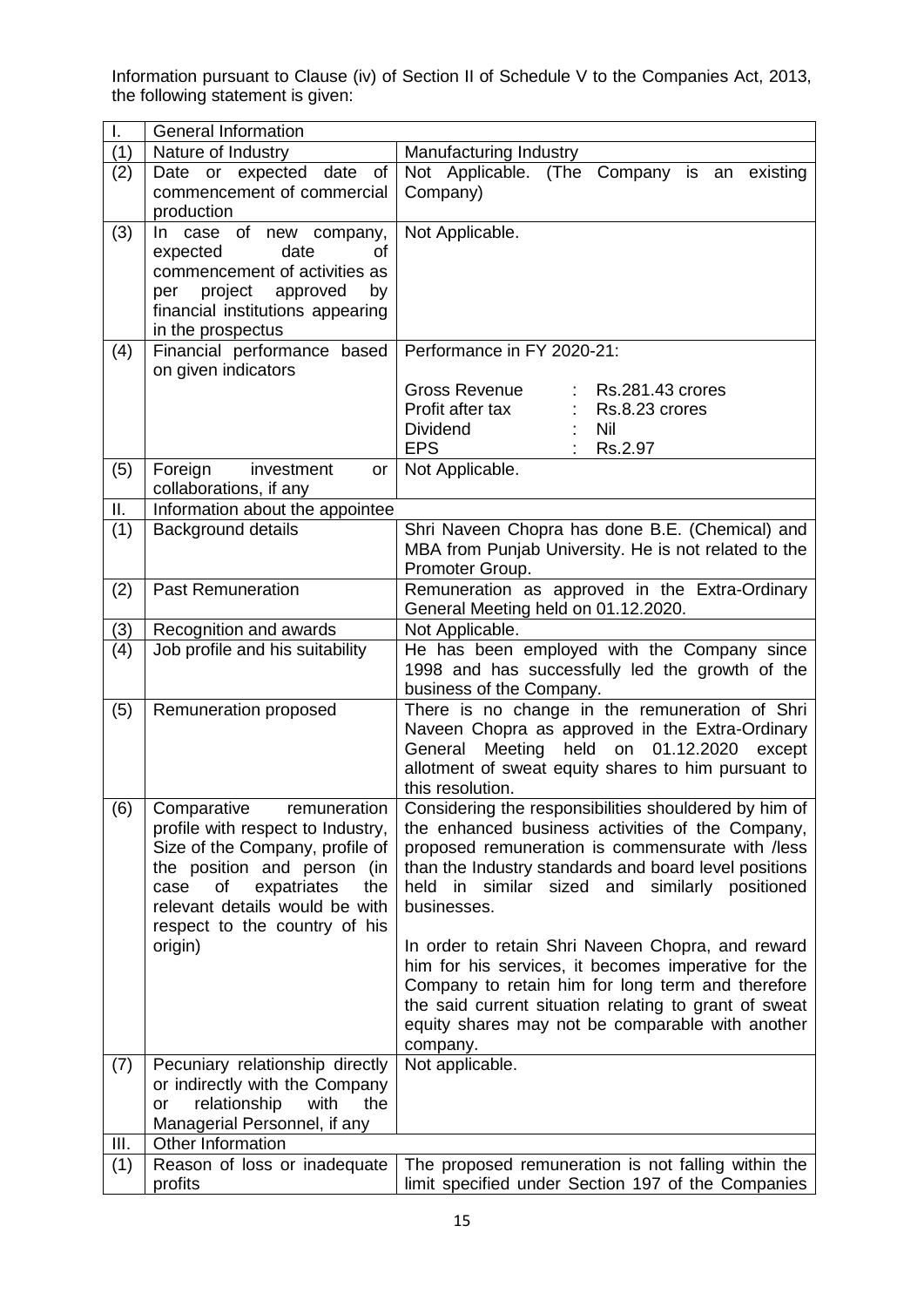|     |                                                                                  | Act, 2013 for the year 2021-22 primarily because of<br>the issue and allotment of 45,00,000 sweat equity<br>shares and discharge of tax liability thereon by the<br>Company. |
|-----|----------------------------------------------------------------------------------|------------------------------------------------------------------------------------------------------------------------------------------------------------------------------|
| (2) | Steps taken or proposed to be<br>taken for improvement                           | Not applicable.                                                                                                                                                              |
| (3) | Expected<br>increase<br>in<br>productivity and profits<br>in<br>measurable terms | Not applicable.                                                                                                                                                              |

Further, the additional disclosures to be given in accordance with Regulation 6(3) of the SEBI (Issue of Sweat Equity) Regulations, 2002 are as under:

| (1) | Total number of shares to be<br>issued as sweat equity                                                                                                                                                                   | 45,00,000 (Forty five lacs)                                                                                                                                                                                                                                                                                                                                                                                                                                                                                                                                                                                                                                                                                                                                                 |  |  |
|-----|--------------------------------------------------------------------------------------------------------------------------------------------------------------------------------------------------------------------------|-----------------------------------------------------------------------------------------------------------------------------------------------------------------------------------------------------------------------------------------------------------------------------------------------------------------------------------------------------------------------------------------------------------------------------------------------------------------------------------------------------------------------------------------------------------------------------------------------------------------------------------------------------------------------------------------------------------------------------------------------------------------------------|--|--|
| (2) | The market price of the shares<br>the Company as<br>of<br>per<br>Regulation 7(1)                                                                                                                                         | Rs. 87.85 (i.e. closing market price as on May 31,<br>2021, being the Relevant Date).<br>Further, the price, being highest of 2 weeks and 26<br>weeks, in terms of Regulation 7(1) is Rs. 89.05                                                                                                                                                                                                                                                                                                                                                                                                                                                                                                                                                                             |  |  |
| (3) | The value of the intellectual<br>property rights or technical<br>know-how<br>other<br>or<br>value<br>addition to be received from<br>the employee or director along<br>with the valuation report /<br>basis of valuation | <b>Rs.100.47 crores</b><br>As per the report of Sundae Capital Advisors Private<br>Limited, Category I Merchant Banker.                                                                                                                                                                                                                                                                                                                                                                                                                                                                                                                                                                                                                                                     |  |  |
| (4) | The names of the employees<br>or directors or promoters to<br>whom the sweat equity shares<br>issued and their<br>shall<br>be<br>relationship with the company                                                           | Shri Naveen Chopra, Managing Director of the<br>Company. He has been employed with the Company<br>since 1998 and has successfully led the growth of<br>the business of the Company.                                                                                                                                                                                                                                                                                                                                                                                                                                                                                                                                                                                         |  |  |
| (5) | The consideration to be paid<br>for the sweat equity                                                                                                                                                                     | The shares are to be allotted in recognition of<br>contribution towards value addition made by Shri<br>Naveen Chopra. Out of the total value addition, the<br>shares are to be allotted to him for Rs. 4,007.25<br>lakhs (i.e. 45,00,000 equity shares at a price of Rs.<br>89.05 per equity share). Further, this being non-<br>monetary perquisite, to avoid hardship on the<br>Managing Director towards cash outflow on account<br>of perquisite tax under Income Tax Act, 1961, the<br>Nomination and Remuneration Committee<br>has<br>recommended and the Board of Directors has<br>approved that the Company do bear and pay the<br>applicable tax liability arising on such non-monetary<br>perquisite. The indicative amount of the same is Rs.<br>1,712.86 lakhs. |  |  |
| (6) | The price at which the sweat<br>equity shares shall be issued                                                                                                                                                            | Rs. 89.05 or such higher price, if any, as may be<br>determined in accordance with applicable laws<br>(as calculated in accordance with Regulation 7 of the<br><b>SEBI Sweat Equity Regulations)</b>                                                                                                                                                                                                                                                                                                                                                                                                                                                                                                                                                                        |  |  |
| (7) | Ceiling<br>managerial<br>on<br>remuneration, if any, which will<br>be affected by issuance of<br>such sweat equity                                                                                                       | The allotment of sweat equity shares will result in<br>breach of ceiling of managerial remuneration as<br>specified under Section 197 of the Companies Act,<br>2013 for the financial year 2021-22. Accordingly, the<br>approval of the members of the Company is sought<br>through special resolution in terms of the provisions<br>of Item (B) of the Section II of Part II of the Schedule<br>V to the Companies Act, 2013.                                                                                                                                                                                                                                                                                                                                              |  |  |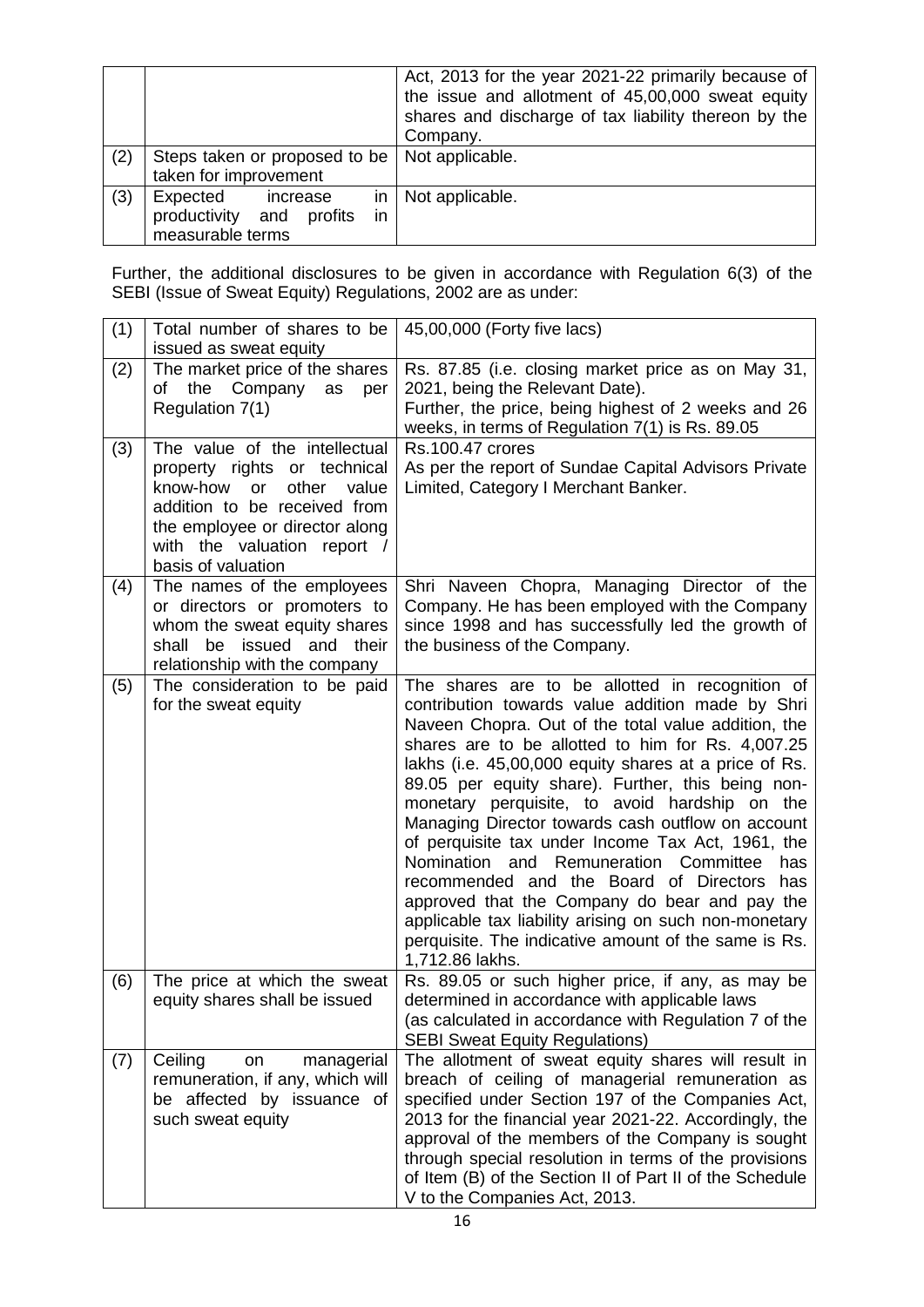| (8)<br>Diluted Earnings Per Share   (Rs.10.10)<br>Accounting Standards /<br>standards specified by the<br>Institute of Chartered<br>Accountants of India. | pursuant to the issue of   (Based on the profit after tax for the financial year<br>securities to be calculated in   ended March 31, 2021 and the present paid up<br>accordance with International capital increased by the allotment of sweat equity<br>shares) |
|-----------------------------------------------------------------------------------------------------------------------------------------------------------|------------------------------------------------------------------------------------------------------------------------------------------------------------------------------------------------------------------------------------------------------------------|
|-----------------------------------------------------------------------------------------------------------------------------------------------------------|------------------------------------------------------------------------------------------------------------------------------------------------------------------------------------------------------------------------------------------------------------------|

Particulars in respect in terms of Rule 8(2) of Companies (Share Capital and Debenture) Rules, 2014:

| (1)  | The date of the Board meeting<br>at which the proposal for issue<br>of sweat equity shares was<br>approved                                                                                  | 21.05.2021                                                                                                                                                                                                                                                                                                                                                                                             |
|------|---------------------------------------------------------------------------------------------------------------------------------------------------------------------------------------------|--------------------------------------------------------------------------------------------------------------------------------------------------------------------------------------------------------------------------------------------------------------------------------------------------------------------------------------------------------------------------------------------------------|
| (2)  | The reasons or justification for<br>the issue                                                                                                                                               | Subsequent to Shri Naveen Chopra taking full<br>operational control of the Company as Managing<br>Director, he has successfully transformed the<br>Company's operations and vision for future growth<br>shareholders<br>value<br>enhancement.<br>The<br>and<br>Company has placed order for purchase of captive<br>power plant and its operations.                                                     |
| (3)  | The class of shares under<br>which sweat equity shares are<br>intended to be issued                                                                                                         | <b>Equity Shares</b>                                                                                                                                                                                                                                                                                                                                                                                   |
| (4)  | The total number of shares to<br>be issued as sweat equity                                                                                                                                  | 45,00,000 (Forty five lacs)                                                                                                                                                                                                                                                                                                                                                                            |
| (5)  | The<br>class<br>classes<br><b>or</b><br>οf<br>directors or employees<br>to<br>whom such equity shares are<br>to be issued                                                                   | Shri Naveen Chopra, Managing Director of the<br>Company.                                                                                                                                                                                                                                                                                                                                               |
| (6)  | The<br>principal<br>terms<br>and<br>conditions on which sweat<br>equity shares are to be issued,<br>including basis of valuation                                                            | 1. The Sweat Equity Shares to be issued will be<br>treated as a part of managerial remuneration for the<br>purpose of applicable provisions of the Companies<br>Act, 2013.<br>2. The Sweat Equity Shares shall be Lock-in for a<br>period of 3 years from the date of allotment.<br>3. Valuation as per the report of Sundae Capital<br>Advisors Private Limited, Category I Merchant<br><b>Banker</b> |
| (7)  | The time period of association<br>such<br>person<br>with<br>οf<br>the<br>company                                                                                                            | Shri Naveen Chopra has been associated with the<br>Company since 1998 and has successfully led the<br>growth of the business of the Company.                                                                                                                                                                                                                                                           |
| (8)  | The names of the directors or<br>employees to whom the sweat<br>equity shares will be issued<br>and their relationship with the<br>or/and<br>promoter<br>Key<br><b>Managerial Personnel</b> | Shri Naveen Chopra, Managing Director of the<br>Company. He is a Professional Director on the<br>Board of the Company and is not related to the<br>Promoters or Key Managerial Personnel of the<br>Company.                                                                                                                                                                                            |
| (9)  | The price at which the sweat<br>equity shares are proposed to<br>be issued                                                                                                                  | Rs. 89.05 or such higher price, if any, as may be<br>determined in accordance with applicable laws<br>(as calculated in accordance with Regulation 7 of<br>the SEBI Sweat Equity Regulations)                                                                                                                                                                                                          |
| (10) | consideration<br>The<br>including<br>consideration other than cash,<br>if any to be received for the<br>sweat equity                                                                        | The shares are allotted towards value addition of<br>Shri Naveen Chopra. Out of the total value addition,<br>the shares are allotted to him for Rs. 4,007.25 lakhs<br>(i.e. $45,00,000$ equity shares at a price of Rs $89.05$                                                                                                                                                                         |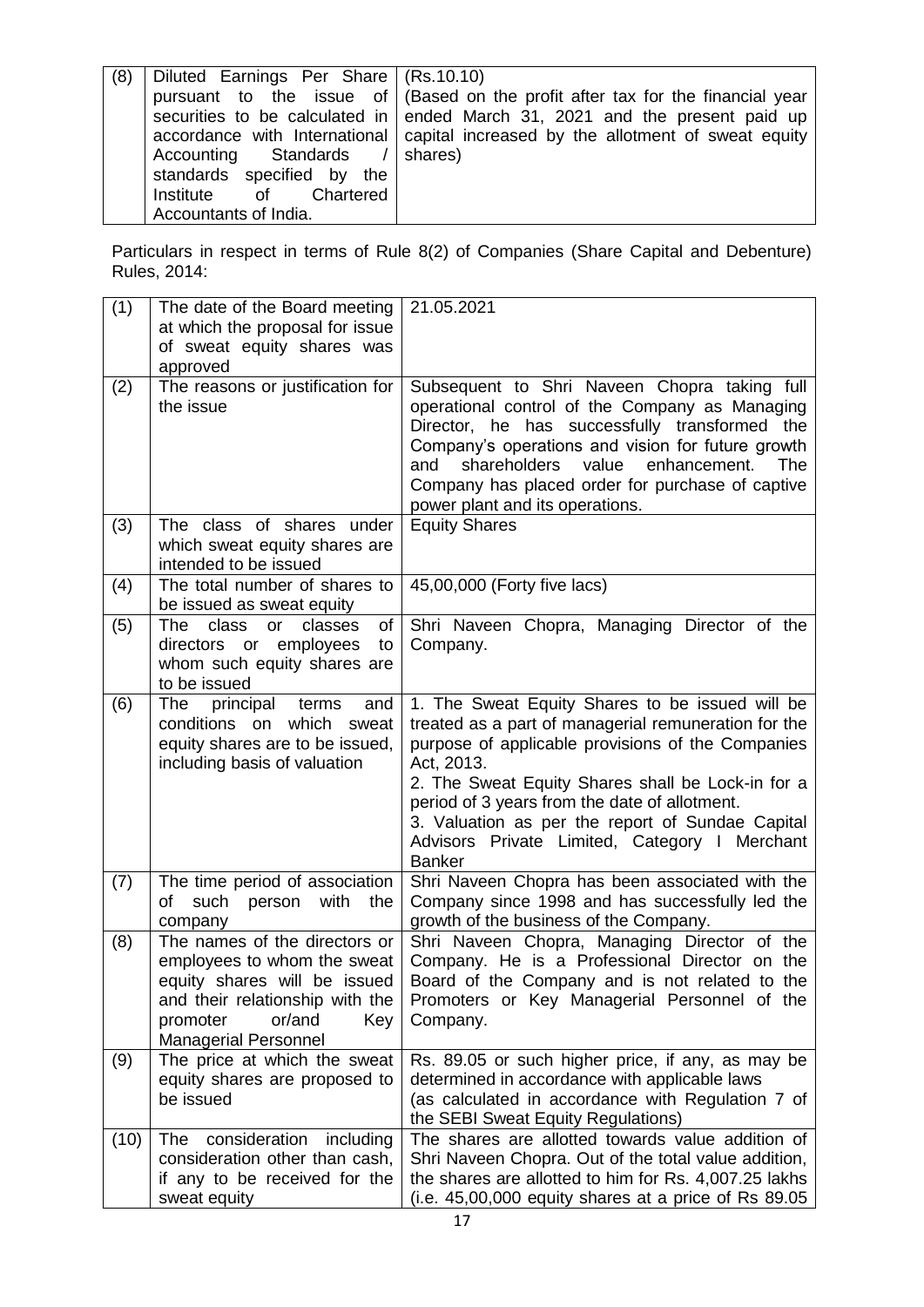|      |                                                                                                                                                               | per equity share). Further, this being non-monetary<br>perquisite, to avoid hardship on the Managing<br>Director towards cash outflow on account of<br>perquisite tax under Income Tax Act, 1961, the<br>Nomination and Remuneration Committee<br>has<br>recommended and the Board of Directors has<br>approved that the Company do bear and pay the<br>applicable tax liability arising on such non-monetary<br>perquisite. The indicative amount of the same is Rs.<br>1,712.86 lakhs. |
|------|---------------------------------------------------------------------------------------------------------------------------------------------------------------|------------------------------------------------------------------------------------------------------------------------------------------------------------------------------------------------------------------------------------------------------------------------------------------------------------------------------------------------------------------------------------------------------------------------------------------------------------------------------------------|
| (11) | The ceiling<br>managerial<br>on<br>remuneration, if<br>be<br>any,<br>breached by issuance of such<br>sweat equity and how it is<br>proposed to be dealt with. | The allotment of sweat equity shares will result in<br>breach of ceiling of managerial remuneration as<br>specified under Section 197 of the Companies Act,<br>2013 for the financial year 2021-22. Accordingly, the<br>approval of the members of the Company is sought<br>through special resolution in terms of the provisions<br>of Item (B) of the Section II of Part II of the Schedule<br>V to the Companies Act, 2013                                                            |
| (12) | Diluted Earnings Per Share<br>pursuant to the issue of sweat<br>equity shares, calculated in<br>accordance with the applicable<br>accounting standards.       | (Rs.10.10)<br>(Based on the profit after tax for the financial year<br>ended March 31, 2021 and the present paid up<br>capital increased by the allotment of sweat equity<br>shares)                                                                                                                                                                                                                                                                                                     |

Further, the Company shall conform to the accounting policies as specified by Securities and Exchange Board of India and as under the Companies Act, 2013.

Keeping in view the rich and varied experience that Shri Naveen Chopra has and his long association with the Company, it would be in the interest of Company to allot further sweat equity shares to him.

Shri Naveen Chopra has done B.E. (Chemical) and MBA from Punjab University. He joined the Company in 1998. He has over 30 years of total experience.

Copies of the relevant documents are available for inspection by the members at the Registered Office of the Company during business hours on any working day and will also be available at the meeting.

The Directors recommend the Resolution at Item Nos 3 & 4 for the approval of the members as Special Resolution.

None of the Directors, Key Managerial Personnel and their relatives, is in any way, concerned or interested in the Resolution except Shri Naveen Chopra to the extent his shareholding in the Company.

This Explanatory Statement together with the Resolution set out at Item No. 3 & 4 of the accompanying Notice is and should also be treated as an abstract of the terms and memorandum of interest under Section 190 and other applicable provisions of the Companies Act, 2013.

#### **ITEM NO. 5**

The Company is proposing to make investments in, giving loans and guarantees to and providing securities in connection with loans to various persons and bodies corporate from time to time, in compliance with the applicable provisions of the Act for the expansion of its business operations.

The provisions of Section 186 of the Act read with the Companies (Meetings of Board and its Powers) Rules, 2014, as amended to date, provides that no company is permitted to, directly or indirectly, (a) give any loan to any person or other body corporate; (b) give any guarantee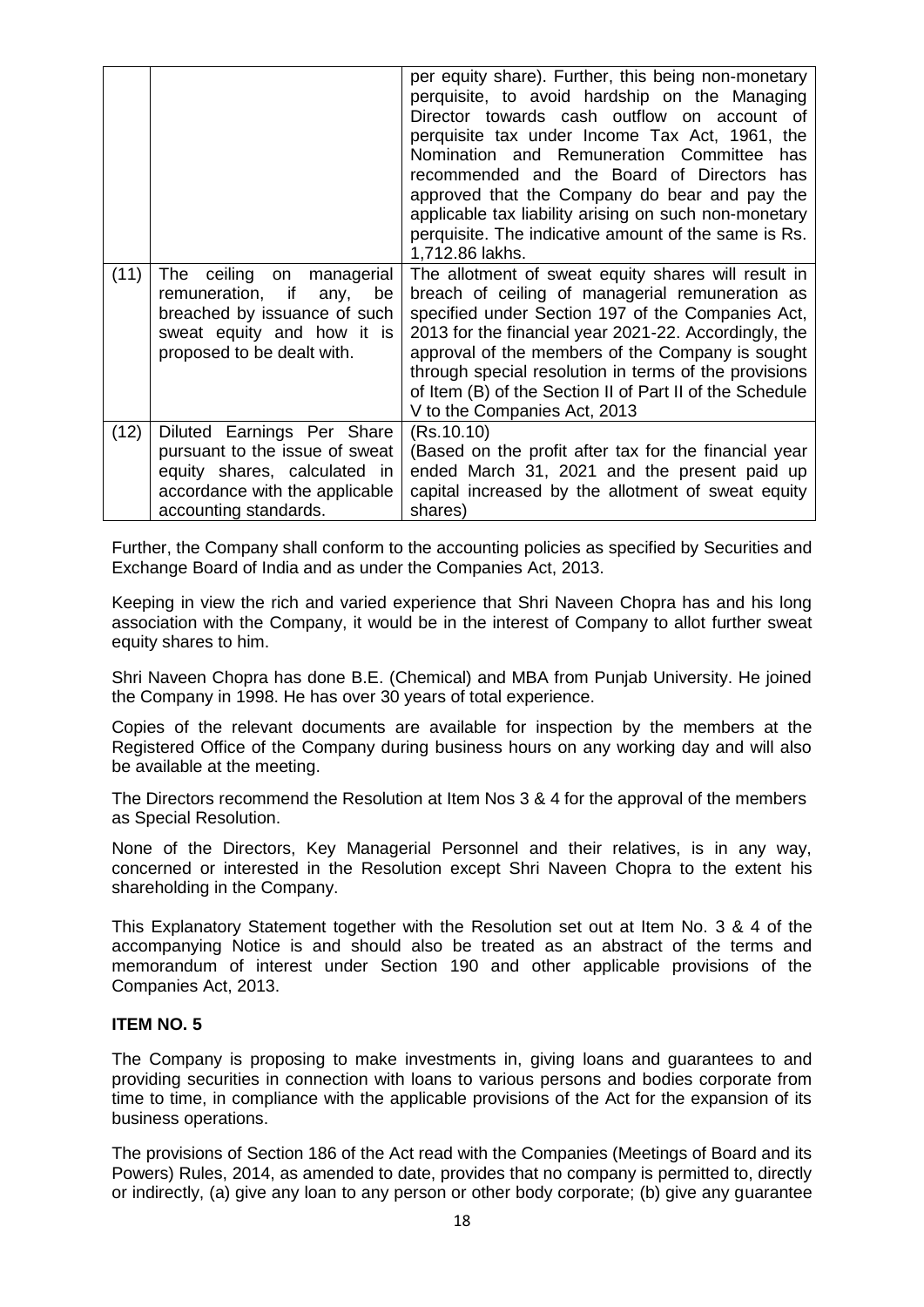or provide security in connection with a loan to any other body corporate or person; and (c) acquire by way of subscription, purchase or otherwise, the securities of any other body corporate, exceeding sixty percent of its paid-up share capital, free reserves and securities premium account or one hundred per cent of its free reserves and securities premium account, whichever is more. Further, the said Section provides that where the giving of any loan or guarantee or providing any security or the acquisition as provided under Section 186(2) of the Act, exceeds the limits specified therein, prior approval of Members by means of a Special Resolution is required to be passed at a general meeting. As per the latest audited Balance Sheet of the Company as on 31<sup>st</sup> March, 2021, sixty per cent of the paid-up share capital, free reserves and securities premium account amounts to Rs.36.25 crores while one hundred per cent of its free reserves and securities premium account amounts to Rs.29.36 crores. Therefore, the maximum limit available to the Company under Section 186(2) of the Act for making investments or giving loans or providing guarantees / securities in connection with a loan, as the case may be, is Rs.36.25 crores. As on March 31, 2021, the aggregate value of investments and loans made and guarantee and securities issued by the Company, as the case may be, amounts to Rs. Nil.

In view of the above and considering the long term business plans of the Company, which requires the Company to make loans /investments and issue guarantees /securities to persons or bodies corporate, from time to time, prior approval of the Members is being sought for enhancing the said limits upto Rs.200 crores over and above the limit as prescribed under Section 186 of the Companies Act, 2013. Hence, the Special Resolution at Item No. 5 of the Notice, notwithstanding the fact that the same exceeds the limits provided under Section 186 of the Act.

The Directors recommend the Resolution at Item No.5 for the approval of the members as Special Resolution.

None of the Directors and Key Managerial Personnel of the Company or their respective relatives are concerned or interested in the Resolution mentioned at Item No. 5 of the Notice except to the extent of their individual shareholding in the Company, if any.

# **ITEM NO. 6**

Pursuant to provisions of Section 188 of the Companies Act, 2013, the Companies (Meeting of Board and its Powers) Rules, 2014, the Related Party Transactions as mentioned in clause (a) to (g) of the said section require a Company to obtain approval of the Board of Directors and subsequently the Shareholders of the Company by way of ordinary resolution in case the value of the Related Party Transactions exceeds the stipulated thresholds prescribed in Rule 15 of the said Rules and transactions other than in ordinary course of business and on arm's length basis.

As per regulation 23 of Securities and Exchange Board of India (Listing Obligations and Disclosure Requirement) Regulations, 2015, ("SEBI LODR") also requires that all material related party transactions shall require approval of the shareholders through resolution.

Accordingly, on recommendation of Audit Committee, the Board of Directors in their meeting held on 21<sup>st</sup> May, 2021 has approved related party transactions and now seek approval of the shareholders by way of Ordinary Resolution under Section 188 of the Companies Act, 2013, the Companies (Meeting of Board and its Powers) Rules, 2014 and SEBI (LODR) Regulations, 2015 to enable the Company to enter into following related Party Transactions in one or more tranches. The transactions under consideration, is proposed to be entered into by the Company with the following parties are in the ordinary course of business and at arm length basis.

| <b>S. No.</b> | <b>Name</b>          | оf   | Nature<br>оf     | <b>∣Estimated</b> | <b>Nature of Transactions</b> |
|---------------|----------------------|------|------------------|-------------------|-------------------------------|
|               | <b>Related Party</b> |      | Relationship     | Amount            |                               |
|               | <b>Flow</b>          | Tech | Common           | Rs.5 crores       | Purchase of HCL               |
|               | Chemicals            |      | <b>Directors</b> |                   |                               |
|               | Limited              |      |                  |                   |                               |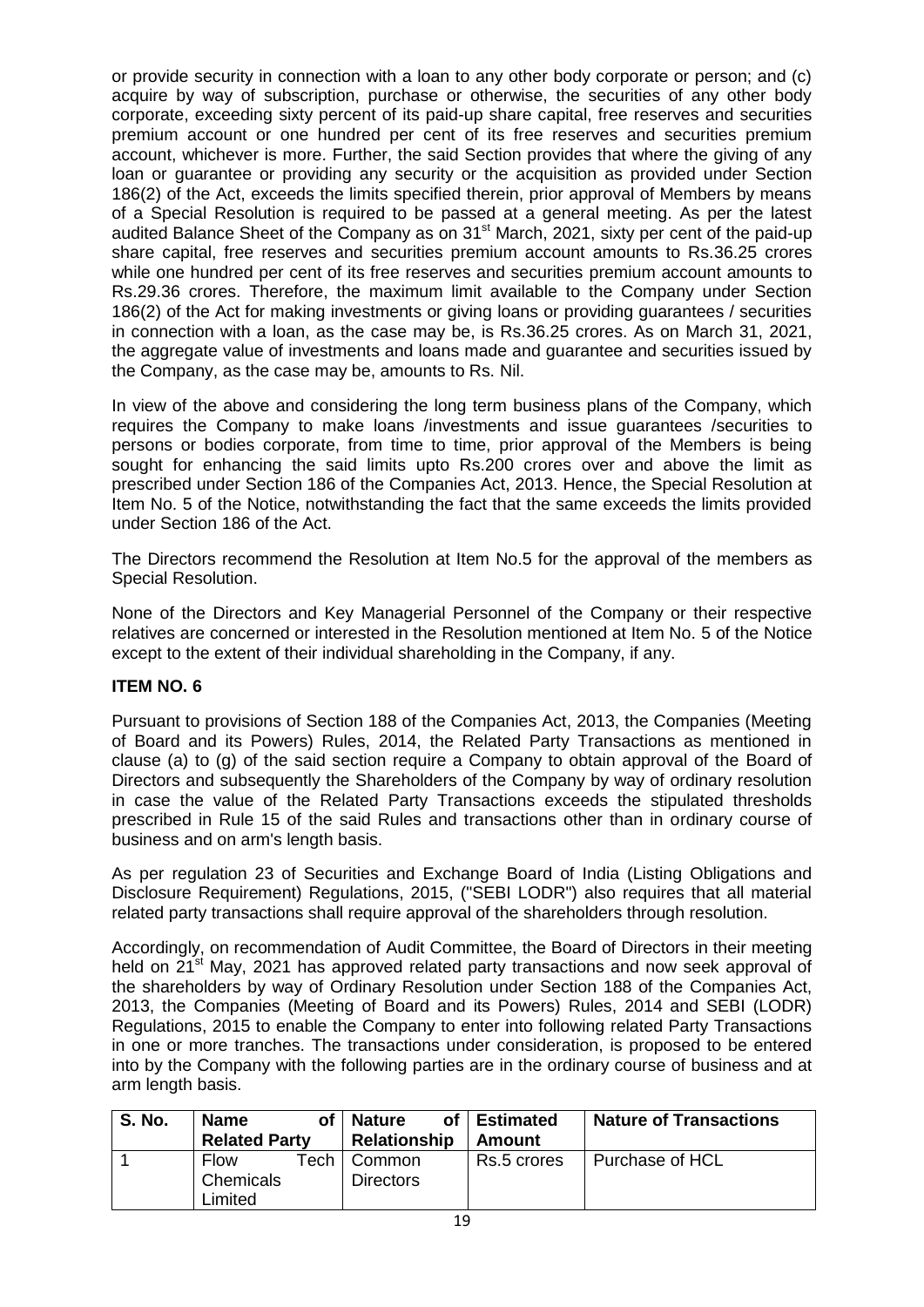| 2. | <b>Flow Tech</b><br>Chemicals<br>Limited      | Common<br><b>Directors</b> | Rs.25 crores | Sale<br>of<br>Chlorine<br>and<br>neutralisation charges |
|----|-----------------------------------------------|----------------------------|--------------|---------------------------------------------------------|
|    | Prayag<br>Chemicals<br><b>Private Limited</b> | Common<br><b>Directors</b> | Rs.6 crores  |                                                         |
|    | V.S. Polymers<br><b>Private Limited</b>       | Common<br><b>Directors</b> | Rs.6 crores  |                                                         |
| 3. | <b>Flow Tech</b><br>Chemicals<br>Limited      | Common<br><b>Directors</b> | Rs.13 crores | <b>Normal Paraffin</b>                                  |
|    | Prayag<br>Chemicals<br><b>Private Limited</b> | Common<br><b>Directors</b> | Rs.2 crores  |                                                         |
|    | V.S.<br>Polymers<br><b>Private Limited</b>    | Common<br><b>Directors</b> | Rs.2 crores  |                                                         |
| 4. | Prayag<br>Chemicals<br><b>Private Limited</b> | Common<br><b>Directors</b> | Rs.29 lacs   | <b>Tonners Rent</b>                                     |

The Directors recommend the Resolution at Item No.6 for the approval of the members as Ordinary Resolution.

None of the Directors, Key Managerial Personnel and their relatives, is in any way, concerned or interested in the Resolutions set out at Item No. 6 of the Notice excepting Shri Sukhbir Singh Dahiya, Shri Jagbir Singh Ahlawat, Smt. Parerna Ahlawat and Shri Jatin Dahiya.

# **ITEM NO. 7**

Your Company proposes to enter into a transaction with shareholders of Flowtech Chemicals Private Limited ("FTCPL"), a related party within the meaning of Section 2(76) of the Companies Act, 2013 ("Act") and Regulation 2(1)(zb) of the Securities and Exchange Board of India (Listing Obligations and Disclosure Requirements) Regulations, 2015 ("LODR Regulations"), for purchase of stake of upto 49%, in one or more tranches, at a price of Rs.1,441.31 per equity share, in terms of the valuation report dated  $20<sup>th</sup>$  May, 2021 of Sundae Capital Advisors Private Limited, a Category I Merchant Banker, through Share Purchase Agreement to be entered with the shareholders or subscription to fresh equity, for cash consideration or otherwise, and on such terms and conditions as the Board of Directors may deem fit, in compliance with any requirements of applicable laws.

Further if there is no change in the valuation or the valuation is lower than the fair value report received by the Company from Sundae Capital Advisors Private Limited, Shri Naveen Chopra, Managing Director of the Company may further enter into agreement with FTCPL to increase the holding of the Company in Flow Tech Chemicals Private Limited upto 100%, without any further approval.

| <b>S. No.</b> | Name of shareholder  | <b>Number of shares</b> | % of shareholding |
|---------------|----------------------|-------------------------|-------------------|
| 1.            | Parerna Ahlawat      | 1,96,684                | 25.79             |
| 2.            | Dayawati Dahiya      | 1,70,214                | 22.32             |
| 3.            | Sukhbir Singh Dahiya | 1,36,090                | 17.85             |
| 4.            | Jagbir Singh Ahlawat | 1,09,620                | 14.37             |
| 5.            | Mayank Ahlawat       | 75000                   | 9.83              |
| 6.            | Jatin Dahiya         | 75000                   | 9.83              |

The existing shareholding of FTCPL is as follows: